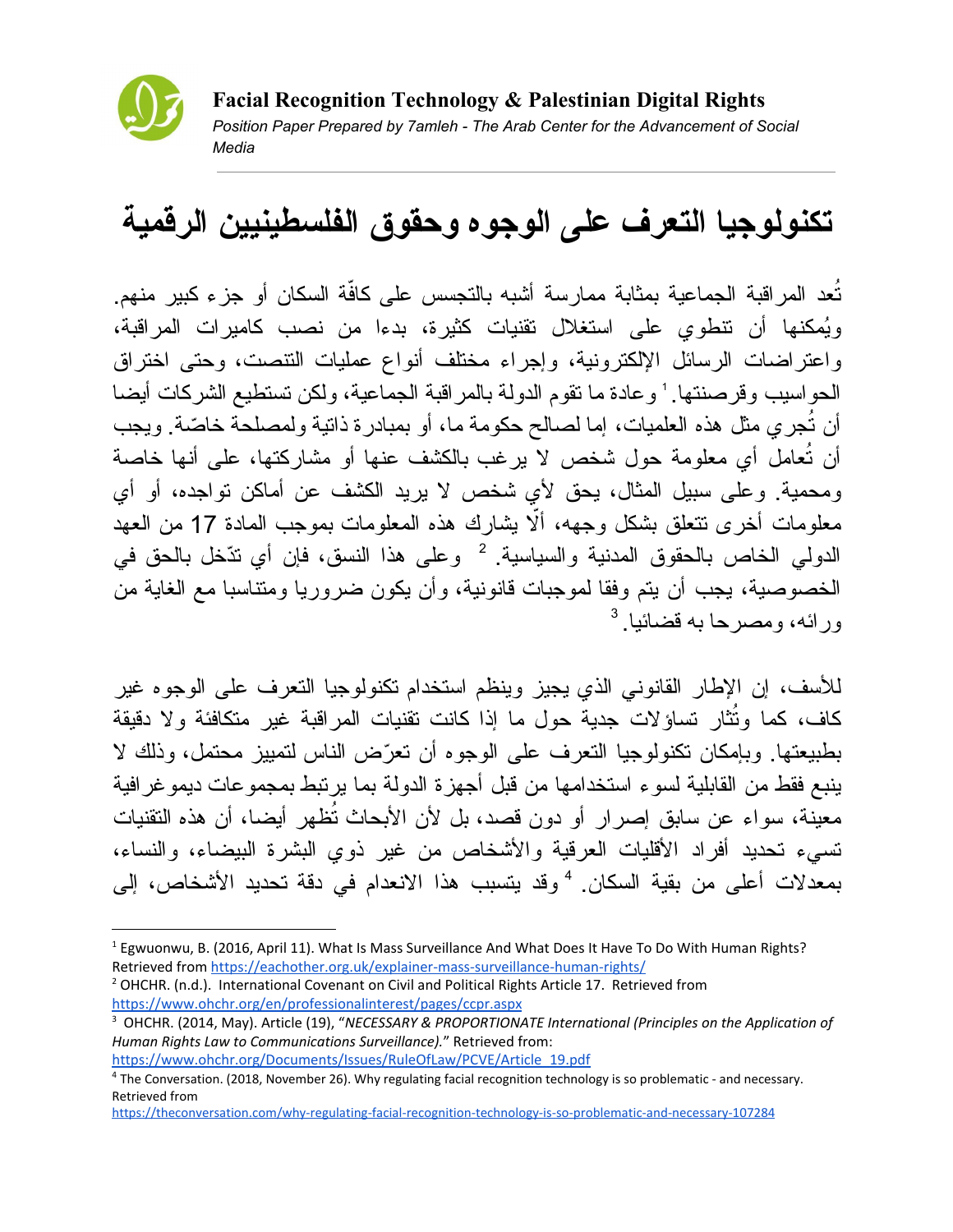

تعریض أفراد مجموعات سكانیة معینة، لاستهداف شُرَطيّ جائر، أو لإجراءات أمنیة مشدّدة، والإبقاء على بیاناتهم بشكل غیر متناسب. ونتیجة لذلك، یحذر خبراء الحرّیات المدنیة من أن هذه التكنولوجیا، والتي یمكن استخدامها لتعقب الأشخاص عن بعد دون علمهم، تملك قدرة الوصول إلى حد فرض مراقبة كلّیة، وتهدد حریة الحركة والتعبیر عن الرأي. 5

في سیاق المراقبة الجماعیة، توجد حساسیة عالیة لوجوه الأفراد، ونظرا لكونها نوع شخص ّي للغایة من أنواع البیانات الشخصیة، فقد أوجدت اتفاقیات مثل " النظام الأوروب ّي العام لحمایة البیانات" (GDPR(، والتي تحمي صور وجوه الأحیاء والموتى على حد سواء، من المعالجات والاستخدامات غير قانونية. <sup>6</sup> على النقيض من كلمات المرور السرية، فإن كل وجه شخص یحتوي على خصائص متفردة، وفي حین ُیمكن إخفاء كلمات المرور أو تغییرها في حال اقتضى الأمر ذلك، فإن الوجه غیر قابل للتغییر أو الإخفاء المستمر. فإذا ما اختُرقت 7 عينك (أي قُرصنت تفاصيلها البيومترية)،<sup>8</sup> فلا توجد طريقة لتغيير تفاصيلها أو تبديلها. علاوة على ذلك، یختلف وجه الشخص عن أشكال البیانات البیومتریة الأخرى كبصمات الأصابع، لأنه قد یكون من المستحیل تجنب التعرض للمراقبة المبنیة على تقنیات التعرف على الوجوه، عندما تُستخدم في الأماكن العامة. <sup>9</sup> فعلى عكس الحاجة لتحصيل بصمات الأصـابـع (يدويا) لامتلاك هذا النوع من البیانات، فإنه بالإمكان مراقبة الوجوه وتحلیلها دون معرفة ُمسبقة من أصحابها. ونظرا لكون تكنولوجیا التعرف على الوجوه قد تعمل بدون موافقة الأفراد، وأن الوجه یمكن أن یكون بمثابة علامة على الخصائص المحمیة بموجب القانون الدولي، مثل الحق في حریة الممارسة الدینیة، فإن ذلك یجعل هذه التكنولوجیا تطفلیة للغایة، وقادرة على انتهاك حقنا بالخصوصیة، وبیاناتنا الشخصیة المحمیة، والعدید من الحقوق الأخرى، بسهولة.

<sup>&</sup>lt;sup>5</sup> Singer, N., & C., Metz. (2019, March 19). Many Facial-Recognition Systems Are Biased, Says U.S. Study. Retrieved from <https://www.nytimes.com/2019/12/19/technology/facial-recognition-bias.html>

<sup>6</sup> Jakubowska, E. (2019, December 4). European Digital Rights. Facial recognition and fundamental rights 101. Retrieved from: <https://edri.org/facial-recognition-and-fundamental-rights-101/> 7 Ibid

<sup>&</sup>lt;sup>8</sup> Chaos Computer Clubs breaks the iris recognition system of the Samsung Galaxy S8. (2017, May 22). Retrieved from <https://www.ccc.de/en/updates/2017/iriden>

<sup>9</sup> Jakubowska, E. (2019, December 4). Facial recognition and fundamental rights 101. Retrieved from <https://edri.org/facial-recognition-and-fundamental-rights-101/>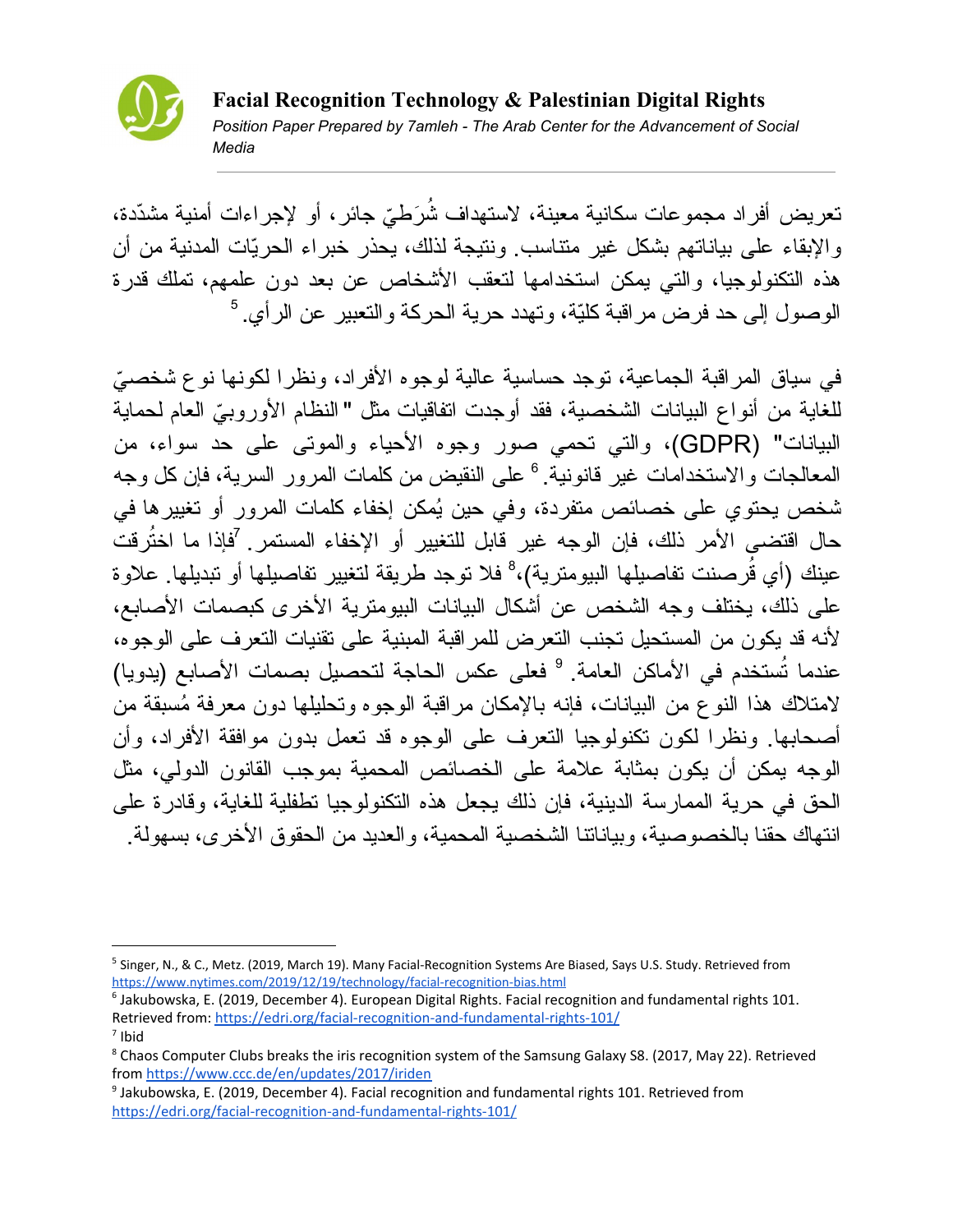

لقد سلط الباحثون الضوء على الفرضیات المخیفة التي یرتكز إلیها معظم الصخب الحالي حول تقنیات التعرف على الوجوه، خاصة عندما تُستخدم لتأطیر المشاعر أو الصفات استنادا إلى جوانب الشخص أو حركات وجهه. وهذا يعيد لأذهاننا أسطورة "علم الفراسة" الزائفة<sup>10</sup>، والمحببة لدى العلماء النازیین الذین حاولوا العمل على بدعة تحسین النسل، والتي ُیمكن أن تتسبب بأضرار هائلة لأمان الشخص وكرامته عندما تُستخدم لإطلاق أحكام على أمور ثىخصية كجنسانيته، أو ما إذا كان الشخص صادقا بما يقوله<sup>11</sup> عن وضعه كمهاجر . <sup>12</sup>كما أظهر استخدام هذه التكنولوجیا في توظیف الأشخاص، زیادة في التمییز ضد الأشخاص من ذوي الإعاقة. <sup>13</sup>ويحذر الخبراء من عدم وجود أساس علميّ لمهذه المزاعم، ولكن هذا لم يمنع إنتاج شركات التكنولوجیا، بدون ضوابط، بدون ضوابط لأنظمة التعرف على الوجوه. 14 وعندما تُستخدم هذه التقنیات في مجتمعات تخضع لحكم استبدادي، فإن هذا النوع من المراقبة الجماعیة یهدد حیاة الصحافیین والمدافعین عن حقوق الإنسان وأي شخص لا یمتثل للقوانین الاستبدادیة، وهو ما یهدد بدوره حریة الجمیع. 15

وتُعد تكنولوجیا التعرف على الوجوه بمثابة تطبیق لبرمجیات بیومتریة قادرة على التعرف على الشخص أو التحقق من هویته المتفردة من خلال مقارنة الأنماط وتحلیلها بناًء على ملامح وجهه. وغالبا ما ُیستخدم التعرف على الوجوه لأغراض أمنیة على الرغم من وجود اهتمام متزاید في استخدام هذه التقنیات في مجالات أخرى. وفي الواقع، تحظى تقنیة التعرف على الوجوه باهتمام بالغ لأنها تتمتع بقدرات تؤهلها لتنفیذ مجموعة واسعة من الاستخدامات المتعلقة بإنفاذ القانون وقطاعات أخرى أیضا. وغالبا ما تُستخدم تكنولوجیا

<https://edri.org/greece-clarifications-sought-on-human-rights-impacts-of-iborderctrl/>

 $10$  Chinoy, S. (2019, July 10). The Racist History Behind Facial Recognition When will we finally learn we cannot predict people's character from their appearance? NYTimes. Retrieved from:

<https://www.nytimes.com/2019/07/10/opinion/facial-recognition-race.html>

 $11$  European Union Agency for Fundamental Human Rights. (2019, January) Facial recognition technology: fundamental rights considerations in the context of law enforcement. Retrieved from:

[https://fra.europa.eu/sites/default/files/fra\\_uploads/fra-2019-facial-recognition-technology-focus-paper.pdf](https://fra.europa.eu/sites/default/files/fra_uploads/fra-2019-facial-recognition-technology-focus-paper.pdf) <sup>12</sup> Digitalis, H. (2018, November 21). Greece: Clarifications sought on human rights impacts of iBorderCtrl. European Digital Rights. European Digital Rights. Retrieved from:

 $<sup>13</sup>$  Lee, A. (2019, November 26). An AI to stop hiring bias could be bad news for disabled people The technology</sup> that helps recruiters cut through the CV pile might be pushing disabled candidates out of the running. Wired. Retrieved from <https://www.wired.co.uk/article/ai-hiring-bias-disabled-people>

<sup>&</sup>lt;sup>14</sup> Toh, A. (2019, November 18). Rules for a New Surveillance Reality. Human Rights Watch.Retrieved from <https://www.hrw.org/news/2019/11/18/rules-new-surveillance-reality>

<sup>&</sup>lt;sup>15</sup> Kaye, D. (2019, November 26). The surveillance industry is assisting state suppression. It must be stopped. The guardian. Retrieved from

<https://www.theguardian.com/commentisfree/2019/nov/26/surveillance-industry-suppression-spyware>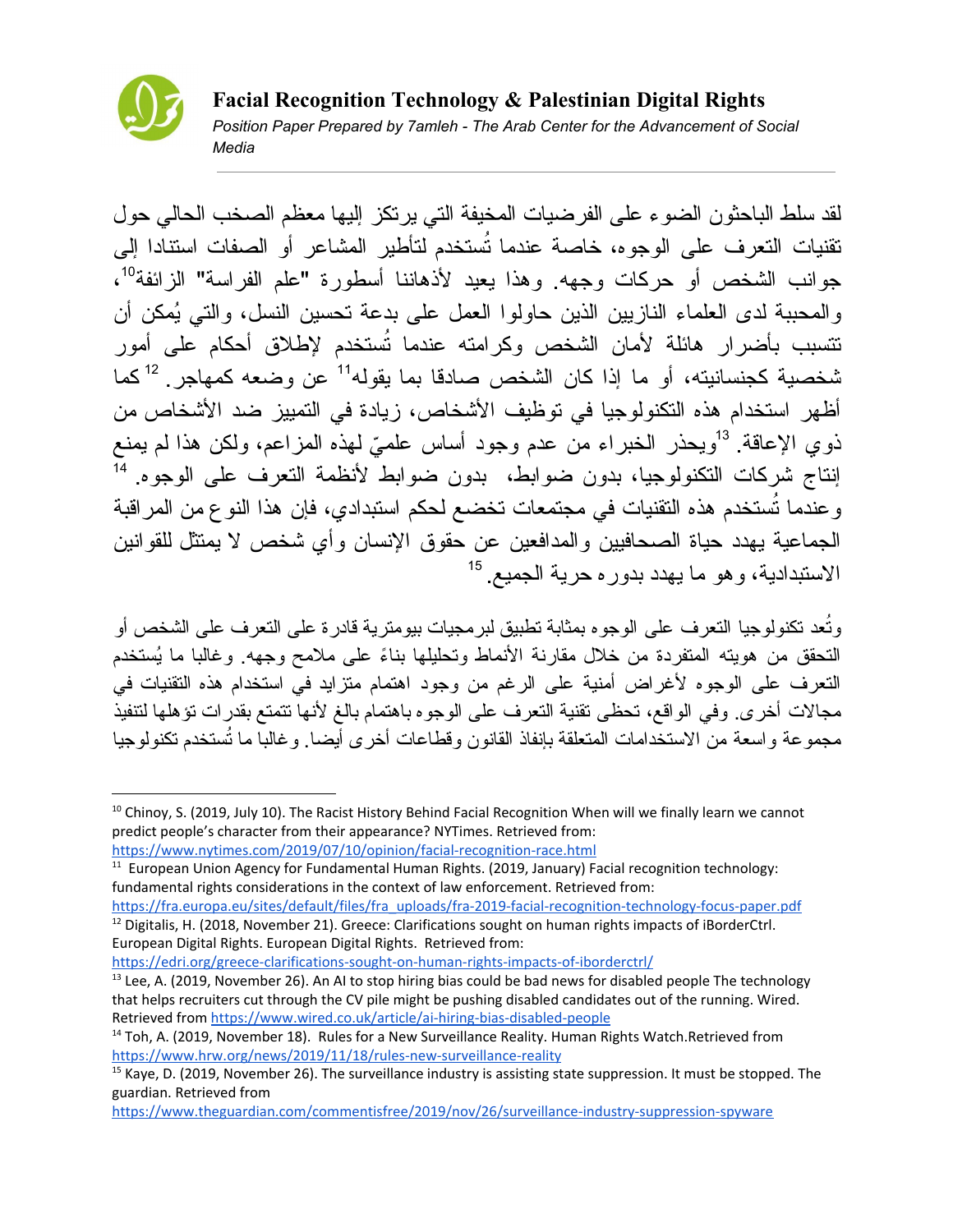

النعرف على الوجوه كآلية لفرض المراقبة الجماعية<sup>16</sup> من قبل الحكومات. ولهذا، فهي تتتهك الحق في الخصوصية لأنها تتدخل بوضوح في الحياة الخاصة للأشخاص. <sup>17</sup> كما أنها مسيئة من حيث أنها قد تحوّلَ فكرة "افتراض البراءة" الأولّیة عند التعامل مع الأفراد، إلى وصمهم ضمنیا بـ"الأشخاص الذین لم تثبت إدانتهم بارتكاب جریمة بعد". 18

وتتیح تكنولوجیا التعرف على الوجوه أیضا، مجموعة متنوعة من الانتهاكات الأخرى، والنشاطات المض ّرة الأخرى. ولا یقتصر هذا على القائمة التالیة، ولكنه یشملها:

- ضرر في الإجراءات القانونية الواجبة، والذي يتضمن تحويل فكرة<sup>19</sup> "افتراض البراءة" الأولیة عند التعامل مع الأفراد، إلى وصمهم ضمنیا بـ"الأشخاص الذین لم تثبت إدانتهم بارتكاب جریمة بعد".
	- تیسیر التحرش والعنف. 20
- حرمان الأشخاص من حقوقهم وفرصهم الأساسیة، مثل الحمایة من "التعقب 21 الحكومي التعسفي لحركة شخص ما، وعاداته، وعلاقاته، واهتماماته، وأفكاره".
	- الإعاقة الخانقة للإنفاذ التام والكامل للقانون . 22
		- التطبیع مع إلغاء المجهولیة. 23

[https://papers.ssrn.com/sol3/papers.cfm?abstract\\_id=2394838](https://papers.ssrn.com/sol3/papers.cfm?abstract_id=2394838)

<sup>&</sup>lt;sup>16</sup> Egwuonwu, B. (2016, April 11). What Is Mass Surveillance And What Does It Have To Do With Human Rights? Retrieved from <https://eachother.org.uk/explainer-mass-surveillance-human-rights/>

<sup>&</sup>lt;sup>17</sup> OHCHR. (n.d.) International Covenant on Civil and Political Rights Article 17. . Retrieved from <https://www.ohchr.org/en/professionalinterest/pages/ccpr.aspx>

<sup>&</sup>lt;sup>18</sup> Hartzog, W. (2018, August 2). Facial Recognition Is the Perfect Tool for Oppression. Medium. Retrieved from <https://medium.com/s/story/facial-recognition-is-the-perfect-tool-for-oppression-bc2a08f0fe66>

 $19$  Slaughter, A.-M., & Hare, S. (2018, July 23). Our Bodies or Ourselves. Project Syndicate. Retrieved from [https://www.project-syndicate.org/commentary/dangers-of-biometric-data-by-anne-marie-slaughter-and-stephan](https://www.project-syndicate.org/commentary/dangers-of-biometric-data-by-anne-marie-slaughter-and-stephanie-hare-2018-07?barrier=accesspaylog) [ie-hare-2018-07?barrier=accesspaylog](https://www.project-syndicate.org/commentary/dangers-of-biometric-data-by-anne-marie-slaughter-and-stephanie-hare-2018-07?barrier=accesspaylog)

<sup>&</sup>lt;sup>20</sup> Facial recognition service becomes a weapon against Russian porn actresses. (2016, April 26). Retrieved from [https://arstechnica.com/tech-policy/2016/04/facial-recognition-service-becomes-a-weapon-against-russian-porn](https://arstechnica.com/tech-policy/2016/04/facial-recognition-service-becomes-a-weapon-against-russian-porn-actresses/)[actresses/](https://arstechnica.com/tech-policy/2016/04/facial-recognition-service-becomes-a-weapon-against-russian-porn-actresses/)

<sup>&</sup>lt;sup>21</sup> Wehle, K. L. (2014, November 3). Anonymity, Faceprints, and the Constitution. George Mason Law [Review,](https://papers.ssrn.com/sol3/papers.cfm?abstract_id=2394838#) Vol. 21, No. 2, Winter 2014, pp. [409-466](https://papers.ssrn.com/sol3/papers.cfm?abstract_id=2394838#) Retrieved from:

<sup>&</sup>lt;sup>22</sup> Chen, T. F. (2018, February 18). 22 eerie photos show how China uses facial recognition to track its citizens as they travel, shop — and even use toilet paper. Retrieved from:

<https://www.businessinsider.com/how-china-uses-facial-recognition-technology-surveillance-2018-2>

<sup>&</sup>lt;sup>23</sup> Selinger, E., & Hartzog, W. (2014, May 14). Obscurity and Privacy. Routledge Companion to Philosophy of Technology (Joseph Pitt & Ashley Shew, eds., 2014 Forthcoming). Retrieved from [https://papers.ssrn.com/sol3/papers.cfm?abstract\\_id=2439866](https://papers.ssrn.com/sol3/papers.cfm?abstract_id=2439866)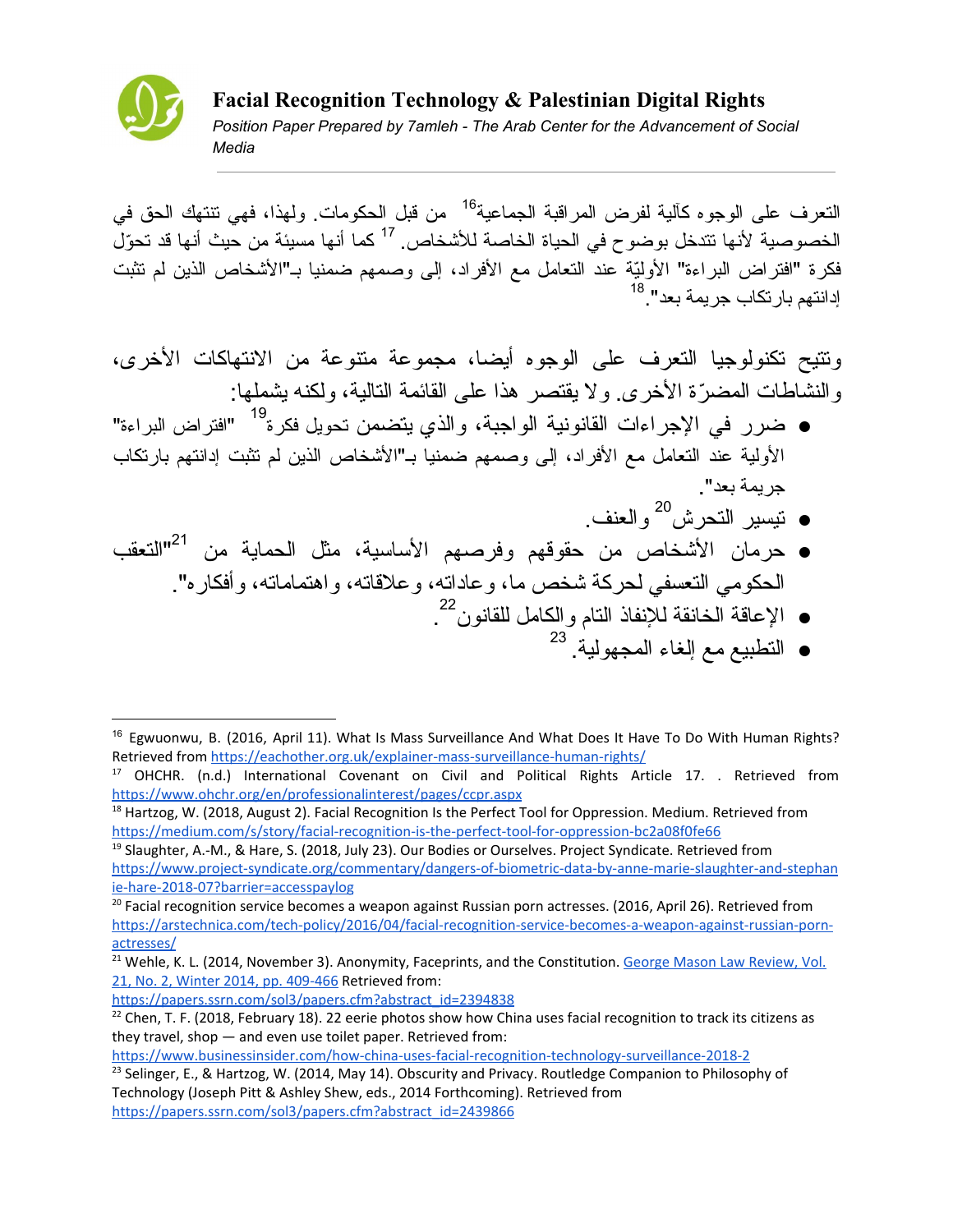

● تعظیم رأسمالیة المراقبة. 24

تتمثل إحدى المشاكل الرئیسیة التي تواجه محاولات تنظیم تكنولوجیا التعرف على الوجوه على المستوى الرقابي، بوجود فجوة متزایدة بین الوعي الجماهیري والتطور والتبني المتسارع لتطبیقات الذكاء الاصطناعي، والتي أصبحت أكثر بروزا نتیجة التزاید في إیلاء الأولویة للمسائل الأمنیة على المستوى السیاسي، والتراجع في احترام حقوق الإنسان في أنحاء العالم. <sup>25</sup>إضافة إلى ذلك، يمارس القطاع الخاص ضغوطات لحماية السرية الصناعية التي يراها أساس الابتكاریة والحفاظ على قدرة المنافسة داخل السوق. وخاصة في الحالات التي یوظف فیها الذكاء الاصطناعي للتعرف على الوجوه في القطاع العام، لتجد الوكالات المختلفة أن مصـالحها المتمثلة بأهدافها المؤسسية، تتضـارب مـع الصـالـح الـعام والشفافية والمساءلة. <sup>26</sup>علاوة على ذلك، یحدث تطور تكنولوجیا الذكاء الاصطناعي وتشغیلها، في سیاق یشهد تسارعا ابتكاریا وسط سباق تسلح بین منافسین محلیین وأجانب على حد سواء. أخیرا ولیس آخرا، غالبا ما تواجه محاولات تنظیم الابتكاریة على صعید الذكاء الاصطناعي، رقابیا، معارضة تتذر ع بأن عمليات إشراك العامة تُبطئ سيرورة الابتكار ، مما قد يسبب عوائق نتافسية، أو هشاشة جیوسیاسیة في حال استُخدمت هذه التقنیات لأغراض خاصة بالأمن القومي. 27

السیاق الفلسطیني تواصل إسرائیل منذ أعوام طویلة، توسیع احتلالها للأراضي الفلسطینیة وضمها للقدس الشرقية مستعينة بتقنيات المراقبة الجماعية. وتُتاح مثل هذه السياسات والممارسات بواسطة أجهزة أمنية قمعية صُممت لسحق أي شكل من أشكال المقاومة للاحتلال وسياسة الضم الإسر ائيلية،<sup>28</sup> وسط هندسة "واجهة زائفة لوضع طبيعي"<sup>29</sup>. وبموازاة ذلك، أصبحت إسرائيل

<https://www.whoprofits.org/wp-content/uploads/2018/11/surveil-final.pdf>

<sup>&</sup>lt;sup>24</sup> Zuboff, S. (2019). The Age of Surveillance Capitalism. Retrieved from <https://shoshanazuboff.com/book/about/>

<sup>&</sup>lt;sup>25</sup> Comiter, M. (2019, August). Attacking Artificial Intelligence: AI's Security Vulnerability and What Policymakers Can Do About It. Retrieved fro[m https://www.belfercenter.org/publication/AttackingAI](https://www.belfercenter.org/publication/AttackingAI)

<sup>&</sup>lt;sup>26</sup> Whittaker, M. et al. AI Now Report 2018. (2018). AI Now Institute. Retrieved from: [https://ainowinstitute.org/AI\\_Now\\_2018\\_Report.pdf](https://ainowinstitute.org/AI_Now_2018_Report.pdf)

<sup>&</sup>lt;sup>27</sup> Comiter, M. (2019, August). Attacking Artificial Intelligence: Al's Security Vulnerability and What Policymakers Can Do About It. Belfer Center. Retrieved from <https://www.belfercenter.org/publication/AttackingAI>

<sup>&</sup>lt;sup>28</sup> Who Profits. (2018, November). "Big Brother in Jerusalem's Old City: Israel's Militarized Surveillence System in Occupied East Jerusalem." Retrieved from: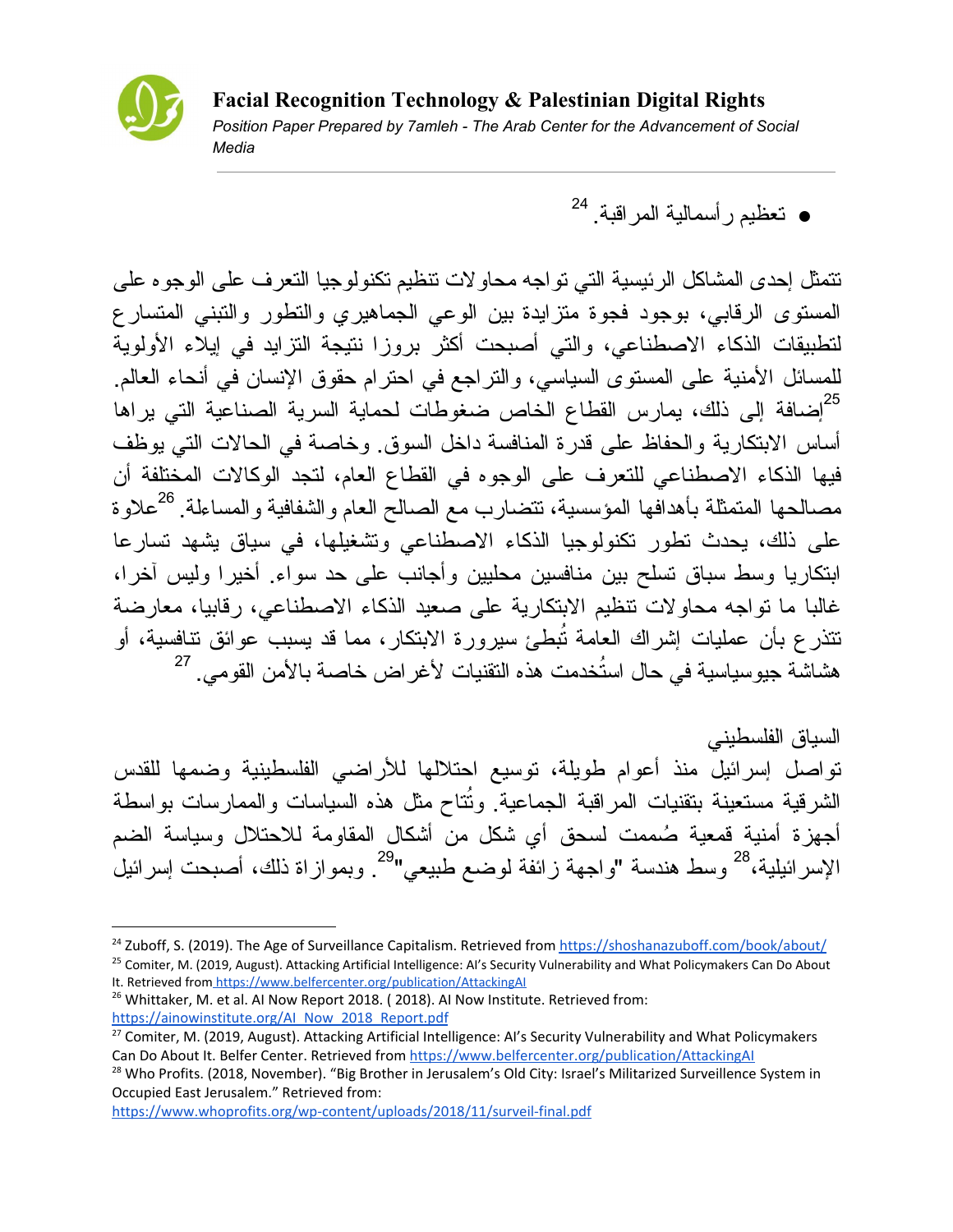

رائدة عالمیا في مجال تقنیات الأمن السیبراني، وموطنا لأكبر عدد شركات مراقبة مقارنة بعدد السكان، على مستوى العالم<sub>.</sub> <sup>30</sup> وتستضيف إسرائيل مجموعة واسعة ومتنوعة من شركات التكنولوجیا، وخاصة عمالقة التواصل الاجتماعي التي بنت معها الحكومة الإسرائیلیة والقطاع النجاري الإسرائيلي، علاقات سياسية متينة، لتولّد بذلك، ممارسات وسياسات تضر بحقوق الفلسطینیین الرقمیة وحقوق الإنسان عالمیا. وهناك أدلة كثیرة على أن صدارة إسرائیل في صناعة المراقبة، تنبع من العلاقة الوثیقة بین الجیش الإسرائیلي والقطاع الخاص، فض ًلا عن الاستثمارات التي تضخها الشركات العالمیة والحكومات في هذا القطاع. 31

في عام 2004، رأت محكمة العدل الدولية أن القانون الدولمي يضع التزامات معينة ليس فقط على إسرائیل ولكن أیضا على الأطراف الثالثة. وتشمل هذه التعهدات عدم تقدیم المساعدة أو العون في الحفاظ على الوضع الذي نبع من عمل غیر قانوني في الأراضي الفلسطینیة المحتلة، والتأكد من إنهاء أي عائق أمام ممارسة الشعب الفلسطيني لحقه في تقرير المصير ـ <sup>32</sup> وعلى سبيل المثال، عاد كل من تمويل "هوريزون 2020" (Horizon 2020)، <sup>33</sup>والذي يدعم المشاریع البحثیة في قطاع تكنولوجیا المعلومات والمراقبة بین الاتحاد الأوروبي وإسرائیل، 34 والمساعدات الخارجیة الأمریكیة العسكریة لإسرائیل، بآثار إیجابیة هائلة على صعید تطویر تقنيات المراقبة في إسرائيل، والتي طُورت واختُبرت في أحيان كثيرة على حساب حقوق الإنسان الفلسطیني. ورغم أن الأمر غیر محصور بهذه الحالات، إلى أن الأمثلة على ذلك تتضمن الآتي:

<sup>&</sup>lt;sup>29</sup> Volinz, L. (2017, Feb). "Comparative Military Urbanism: Topographies of Citizenship and Security Threats in Brussels and Jerusalem", International Journal of Urban and Regional Research, ijurr.org.

<sup>&</sup>lt;sup>30</sup> Privacy International. "The Global Surveillance Industry." (2016, July). Retrieved from [https://privacyinternational.org/sites/default/files/2017-12/global\\_surveillance\\_0.pdf](https://privacyinternational.org/sites/default/files/2017-12/global_surveillance_0.pdf)

<sup>&</sup>lt;sup>31</sup> Shezaf, H. and Jacobson, J. "Israeli Cyber Industry". (2018, October) Accessed at: [https://www.haaretz.com/israel-news/.premium.MAGAZINE-israel-s-cyber-spy-industry-aids-dictators-hunt-dissid](https://www.haaretz.com/israel-news/.premium.MAGAZINE-israel-s-cyber-spy-industry-aids-dictators-hunt-dissidents-and-gays-1.6573027) [ents-and-gays-1.6573027](https://www.haaretz.com/israel-news/.premium.MAGAZINE-israel-s-cyber-spy-industry-aids-dictators-hunt-dissidents-and-gays-1.6573027)

<sup>&</sup>lt;sup>32</sup> International court of Justice. (2004, July). Legal Consequences of the Construction of a Wall in the Occupied Palestinian Territory, AdvisoryOpinion, para. 159 .

<sup>&</sup>lt;sup>33</sup> Israel and Europe Research Innovation Directive. (2019). Retrieved from:

<https://www.innovationisrael.org.il/ISERD/contentpage/israel-participation-horizon-2020>

<sup>&</sup>lt;sup>34</sup> Stop the Wall (2011). "European funding for Israeli actors that are complicit with violations of international law must not be allowed to continue" Retrieved from:

[https://ec.europa.eu/research/horizon2020/pdf/contributions/post/palestinian\\_territory/stop\\_the\\_wall\\_campaig](https://ec.europa.eu/research/horizon2020/pdf/contributions/post/palestinian_territory/stop_the_wall_campaign.pdf) [n.pdf](https://ec.europa.eu/research/horizon2020/pdf/contributions/post/palestinian_territory/stop_the_wall_campaign.pdf)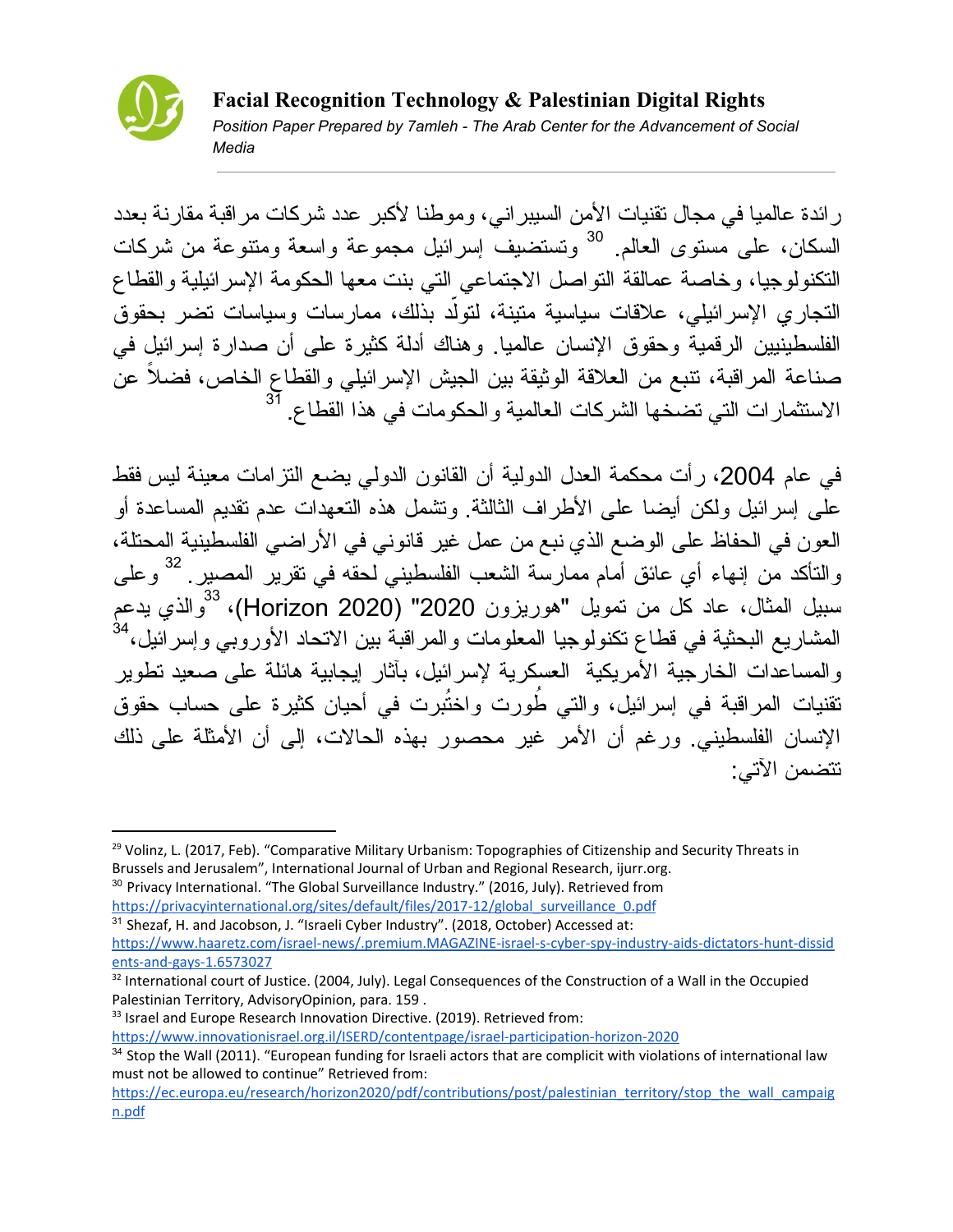

مشروع "الهیكل المفتوح لأنظمة المراقبة القائمة على الطائرات المسیرة" ( - OPARUS(، والذي حصل على دعم من الاتحاد الأوروبي بقیمة 11.88 ملیون یورو من أجل تطویر طائرات دون طیار (مسیرة)، على الرغم من أن استخدامها غیر قانوني فوق أوروبا. وشاركت شركة "إسرائیل لصناعات الطیران والفضاء" في المشروع. وبحسب منظمة "هیومن رایتس ووتش" الحقوقیة، فإن طائرات مسیرة من طراز "هیرون" التي تصنعها الشركة، ضلعت ببعض الهجمات القاتلة ضد مدنیین فلسطینیین خلال "عملیة الرصاص المصبوب" التي شنتها إسرائیل على قطاع غزة، تل في هذه الهجمات 29 مدنیا بالمجمل، ثمانیة منهم أطفال. وقُ 35

- مشروع "أي دي إي تي إي سي تي 4 إیه إل إل" (ALL4IDETECT(، والذي یحصل على دعم من الاتحاد الأوروبي بقیمة 2.29 ملیون یورو، ویهدف إلى تطویر تقنيات الاستشعار الضوئيّ لكشف التسلل والتثبت. ووفقا لم يُدرجه الموقع الإلكتروني للمشروع، فإنه ُمخصص لتطویر تقنیات لـ"كشف وجود أغراض داخل المنشآت (البنى التحتیة) الحساسة والمحظورة، أو في المنطقة المحیطة بها". وتوفر إحدى الشركات 36 الإسرائیلیة الأربع التي تتشارك الائتلاف التجاري هذا، وهي "موتورولا إسرائیل" ( Israel Motorola(، أنظمة مراقبة مشابهة جدا، لما لا یقل عن عشرین مستوطنة إسرائیلیة غیر قانونیة ولجدار الفصل العنصري غیر القانوني.

إن الأثر الذي تخلفه تكنولوجیا المراقبة الإسرائیلیة على حقوق الإنسان، غیر قابل للإنكار. فقد ثبت أن مراقبة الأفراد، والذین عادة ما یكونون إما صحافیین أو ناشطین أو شخصیات معارضة أو نُقاد، تؤدي إلى الاعتقالات التعسفية، والتعذيب، والقتل خارج نطاق القانون. وتسيء الحكومة الإسرائیلیة إدارة صادرات الشركات الإسرائیلیة لتقنیات المراقبة العسكریة التي تصل إلى دول تنتهك حقوق الإنسان حول العالم<sup>37</sup> .

<sup>&</sup>lt;sup>35</sup> Precisely Wrong. (2009). Human Rights Watch. Retrieved from: <http://www.hrw.org/en/reports/2009/06/30/precisely-wrong-0>

<sup>36</sup> iDetecT4ALL (2010) Product description<http://www.idetect4all.com/category/produc>

<sup>&</sup>lt;sup>37</sup> Defense News (2013). "Israel defense industry exports under scrutiny". UPI. Retrieved from: [https://www.upi.com/Defense-News/2013/07/19/Israeli-defense-industry-exports-under-scrutiny/115813742591](https://www.upi.com/Defense-News/2013/07/19/Israeli-defense-industry-exports-under-scrutiny/11581374259134/) [34/](https://www.upi.com/Defense-News/2013/07/19/Israeli-defense-industry-exports-under-scrutiny/11581374259134/)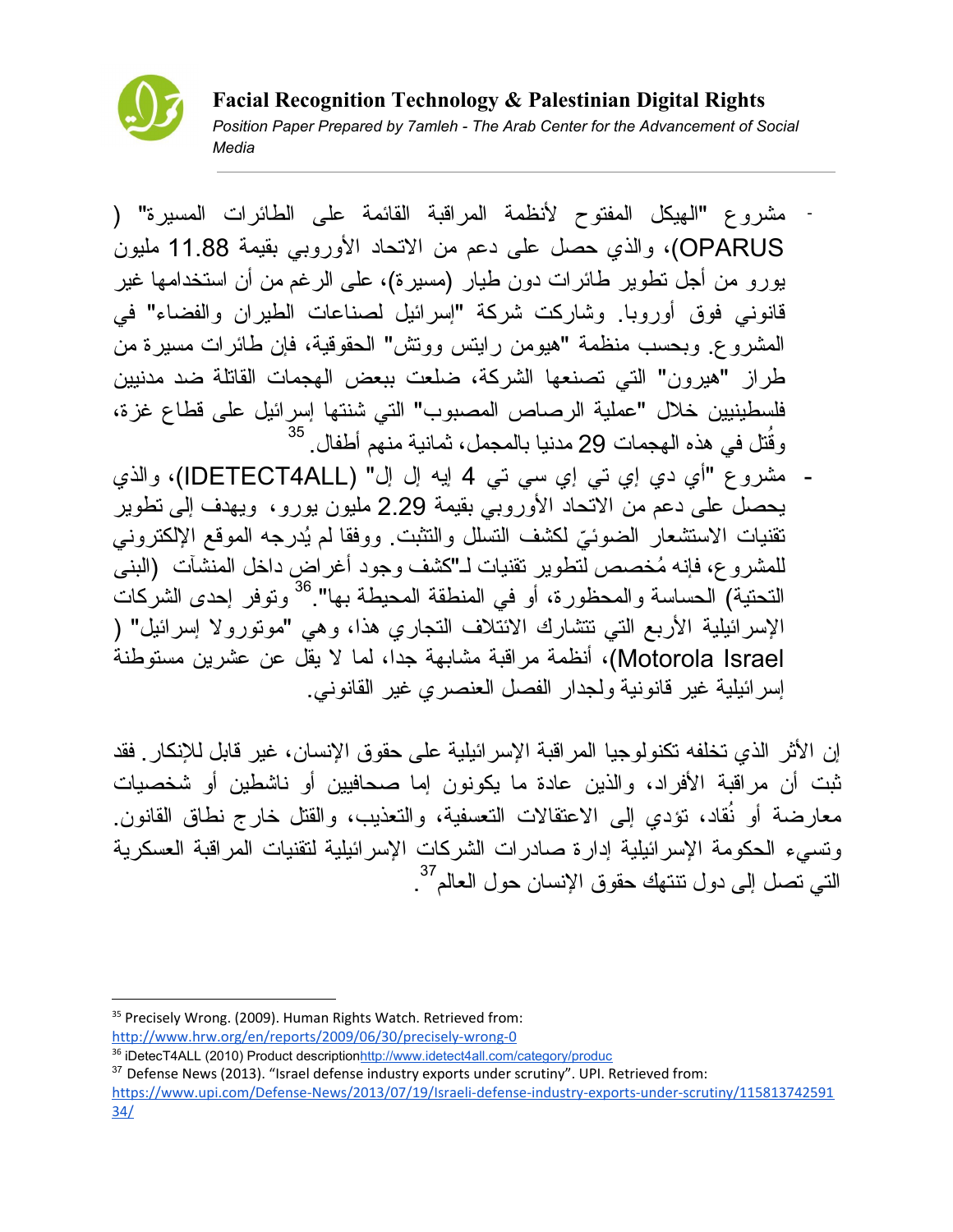

ویجمع الجیش الإسرائیلي منذ أعوام طویلة، صور الفلسطینیین جهرا وسرا، باثا الرعب في نفوس الفلسطینیین ومقیدا قدرتهم على ممارسة الحق في التجمع السلمي، وتوثیق انتهاكات حقوق الإنسان. والیوم، تتیح تكنولوجیا التعرف على الوجوه، فرض مراقبة موسعة، في انتهاك إضافي لحق الفلسطینیین في الخصوصیة، ومزیدا من تقویض حقهم في حریة التعبیر وقدرتهم على المطالبة باحترام حقوقهم الإنسانیة. وتنتهك تقنیات المراقبة الجماعیة التي تعتمدها إسرائیل، بما في ذلك تكنولوجیا التعرف على الوجوه، الحق في حریة التعبیر والخصوصیة. إضافة إلى ذلك، تنتهك تقنیات المراقبة الجماعیة أیضا، المبدأ الأساسي المتمثل بـ"افتراض البراءة".

"مبات 2000": مراقبة البلدة القدیمة

ضمن مساعي الضم غیر القانونیة، طبقت إسرائیل سیاسات متنوعة لتحقیق هدفها الدیمغرافي المعلن بتحویل نسبة السكان الیهود الإسرائیلیین في مدینة القدس إلى %70 مقابل %30 فقط للفلسطينيين<sub>.</sub> <sup>38</sup>وتمثل البلدة القديمة في القدس، صورة مصغرة ومكثفة لمهذه السياسات التي تسعى إسرائيل من خلالها إلى خلق بيئة قهرية لتهجير الفلسطينيين من المدينة. <sup>39</sup> ولهذه الغایة، أطلقت إسرائیل مشروع "مبات 2000" (2000 Mabat (في البلدة القدیمة، وهو عبار ة عن نظام<sup>40</sup> يشغل ما بين 320 و 400 كامير ا مر اقبة في دائر ة مغلقة، قادر ة على رصد 360 درجة في محيطها، لتعقب وتتبع الحركة. <sup>41</sup> ومنذ إطلاق هذا المشروع في العام 2000 ، تصاعد إدماج الشرطة الإسرائیلیة للمراقبة البصریة الشاملة كجزء من استراتیجیتها في القدس، وباعتماد على برمجیة تُستخدم لتنبؤ مزعوم لسلوكیات الأفراد بناء على خوارزمیات.

[http://www.alhaq.org/cached\\_uploads/download/alhaq\\_files/images/stories/PDF/Submission\\_to\\_the\\_UN\\_Special\\_Rapporteur](http://www.alhaq.org/cached_uploads/download/alhaq_files/images/stories/PDF/Submission_to_the_UN_Special_Rapporteur_on_the_Promotion_and_Protection_of_the_Right_to_Freedom_of_Opinion_and_Expression.pdf) [\\_on\\_the\\_Promotion\\_and\\_Protection\\_of\\_the\\_Right\\_to\\_Freedom\\_of\\_Opinion\\_and\\_Expression.pdf](http://www.alhaq.org/cached_uploads/download/alhaq_files/images/stories/PDF/Submission_to_the_UN_Special_Rapporteur_on_the_Promotion_and_Protection_of_the_Right_to_Freedom_of_Opinion_and_Expression.pdf)

<sup>&</sup>lt;sup>38</sup> Al-Haq, Law in the Service of Man. (2019, February 13). The Surveillance Industry and Human Rights: Israel's Marketing of the Occupation of Palestine Submission to the UN Special Rapporteur on the Promotion and Protection of the Right to Freedom of Opinion and Expression. Retrieved from

<sup>&</sup>lt;sup>39</sup> Al-Haq, Law in the Service of Man. (2019, February 13). The Surveillance Industry and Human Rights: Israel's Marketing of the Occupation of Palestine Submission to the UN Special Rapporteur on the Promotion and Protection of the Right to Freedom of Opinion and Expression. Retrieved from

[http://www.alhaq.org/cached\\_uploads/download/alhaq\\_files/images/stories/PDF/Submission\\_to\\_the\\_UN\\_Special\\_Rapporteur](http://www.alhaq.org/cached_uploads/download/alhaq_files/images/stories/PDF/Submission_to_the_UN_Special_Rapporteur_on_the_Promotion_and_Protection_of_the_Right_to_Freedom_of_Opinion_and_Expression.pdf) on the Promotion and Protection of the Right to Freedom of Opinion and Expression.pdf

 $\frac{1}{40}$  Jerusalem's Mabat 2000: Catching terrorists in the act, Ynetnews, 18 November 2015, <https://www.ynetnews.com/articles/0,7340,L-4727621,00.html>

<sup>&</sup>lt;sup>41</sup>The Eves of the Old City: 'Mabat 2000' Captures All, The Jerusalem Post, 18 June 2013, <https://www.jpost.com/National-News/The-eyes-of-the-Old-City-Mabat-2000-captures-all-316885>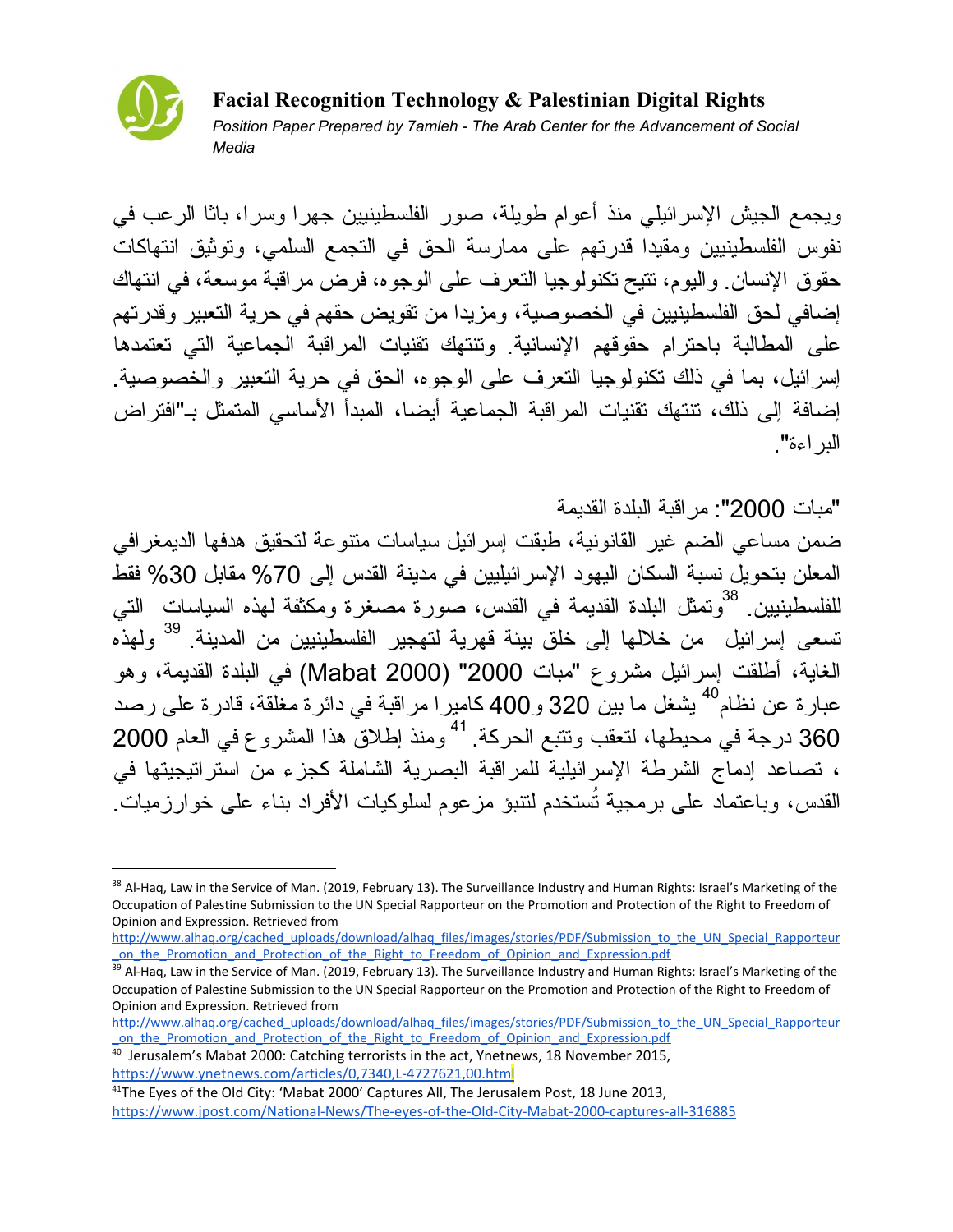

ولطالما انتقد الباحثون استخدام الخوارزميات في أساليب لـ"العمل الشُرطَيّ التتبوَي"، إذ 42 شددوا على الطبیعة الانحیازیة والتمییزیة لمثل هذه الاستخدامات. وتدعم أسالیب الشرطة هذه، سیاسة إخضاع مجموعات معّینة، واستهدافها والتمییز ضدها. وعلى حد تعبیر وزیر الأمن العامل الإسرائیلي السابق، جلعاد إردان (الذي عین مؤخرا في منصب وزیر التعاون الإقلیمي لإسرائیل)، فإن "الخوارزمیة تقودك إلى الاشتباه بشخص ما". 43 في عام ،2014 صادقت الحكومة الإسرائیلیة على القرار ،1775 والذي طرح استراتیجیة

لزيادة التركيز الأمني على القدس الشرقية والفلسطينيين داخل الخط الأخضر ـ <sup>44</sup>ولقد توسعت هذه الخطة وتعززت قوتها منذ ذلك الحين<sub>.</sub> <sup>45</sup> وفي عام 2015، شملت خطة دائرة الشرطة في القدس، استثمار نحو 48.9 ملیون شیكل في تقویة كامیرات وتقنیات المراقبة، وشراء وتركیب المزيد منها في القدس الشرقية. <sup>46</sup>واعتُقل منذ ذلك الحين، أكثر من 200 فلسطيني بشكل استباقي، على جانبي الخط الأخضر ، باستخدام تكنولوجيا تحليل البيانات<sub>.</sub> <sup>47</sup> و أعقب ذلك في عام 2017، تعهد الحكومة الإسرائيلية بتحدیث نظام "مبات" بحیث بحتوي على قدرات متطورة للتعرف على الوجوه، بهدف رصد ما إذا كان الشخص یحمل سلاحا، بما یشمل الأسلحة المخفیة، ولكي یقدم أیضا، ملفات شخصیة كاملة عن الأفراد الذین یجوبون شوارع القدس القديمة<sub>.</sub> <sup>48</sup> وفي صيف العام ذاته، تظاهر الفلسطينيون ضد تركيب أجهزة الكشف عن المعادن، وكامیرات المراقبة داخل باحات المسجد الأقصى، لیجبروا الحكومة الإسرائیلیة على

<https://www.cbsnews.com/news/israel-data-algorithms-predict-terrorism-palestinians-privacy-civil-liberties/>

<sup>&</sup>lt;sup>42</sup> "Big Brother" in Jeru salem's Old City: Israel's Militarized Visual Surveillance System in Occupied East Jerusalem, Who Profits, November 2018, Retrieved from

<https://whoprofits.org/wp-content/uploads/2018/11/surveil-final.pdf>

<sup>&</sup>lt;sup>43</sup> Agencies, "Police Minister: Social Media Monitoring has foiled 200 terror attacks", The Times of Israel, 12 June 2018. Retrieved from:

<https://www.timesofisrael.com/police-minister-social-media-monitoring-has-foiled-200-terror-attacks/> <sup>44</sup> Prime Minister's Office. (2014, June). "Resolution 1775: The Plan to Increase Personal Security and

Socio-Economic Development in Jerusalem for the Benefit of All its Residents" Retrieved in (Hebrew) from: [https://www.gov.il/he/departments/prime\\_ministers\\_office](https://www.gov.il/he/departments/prime_ministers_office)

<sup>45</sup> Ministry of Public Security, "Budget Propos-al for the Year 2019." Retrieved in (Hebrew) from: mof.gov.il. <sup>46</sup> Hasson, Yaniv Jovovich and Harel, A. (2015, Jan). "The Police Plan for Jerusalem: Placing Another 1,000 Policemen and Setting Up Stations in Arab Neighbor-hoods" Retrieved in (Hebrew) from Haaretz News.

<sup>47</sup> Associated Press. (2018, June). "Israel claims 200 attacks predicted, prevented with data tech", CBS News, Retrieved from:

<sup>&</sup>lt;sup>48</sup> "Big Brother" in Jerusalem's Old City: Israel's Militarized Visual Surveillance System in Occupied East Jerusalem, Who Profits, November 2018, Retrieved from

<https://whoprofits.org/wp-content/uploads/2018/11/surveil-final.pdf>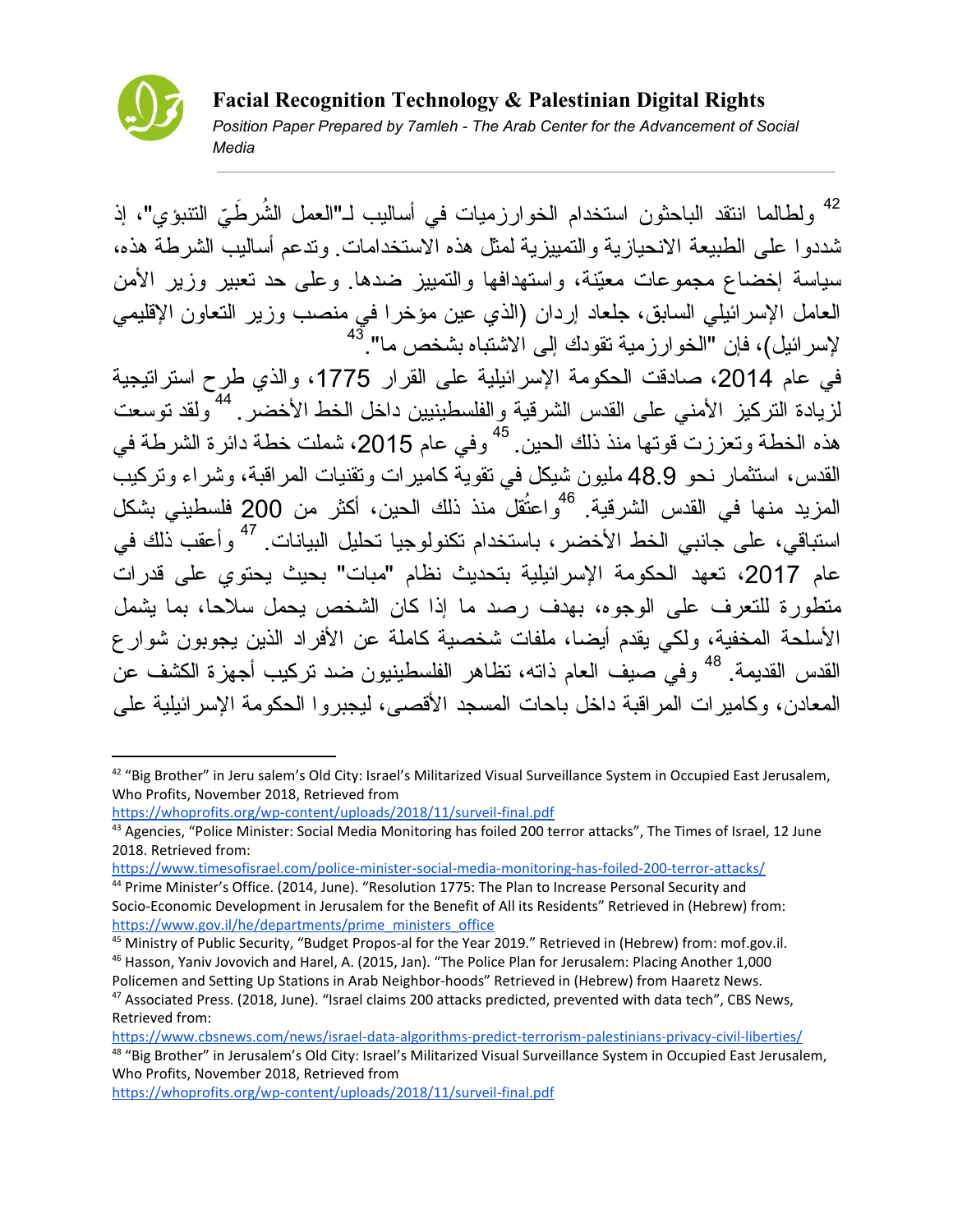

إزالتها في نهاية المطاف <sup>49</sup> وردا على ذلك، أعلنت الحكومة الإسرائيلية ضخ 100 مليون شیكل في تطویر وتعزیز نظام المراقبة البصریة الجائر أصلا، في البلدة القدیمة. وشمل هذا 50 التحدیث، تثبیت برمجیة متطورة ُیمكنها أن تزود الشرطة بقدرات إضافیة في مجال التعرف على الوجوه، والقدرة على رصد ما إذا كان الشخص یحمل سلاحا، بما في ذلك الأسلحة المخفیة، وتقدیم ملفات شخصّیة كاملة عن الأفراد الذین یجوبون شوارع القدس القدیمة، بما يشمل "المشتبه بهم من الضفة الغربية".<sup>51</sup>

ومع ما تثیر ه أفعال إسر ائیل من قلق وإرباك، ربما یُمكننا فهم العامل الأهم المساهم في قدر تها على مواصلة سیاساتها القمعیة، عبر إجراء تمحیص في عمق ونطاق الشراكات العامة والخاصة بین إسرائیل الدولة، وبین الشركات الربحیة، على صعید وضع أنظمة المراقبة هذه في القدس الشرقیة. وقد یكمن أحد الأمثلة الرئیسیة على ذلك، بالتمعن بشركة "أثینا" ( Athena)، و هي شركة فرعیة مملوكة بالكاملة لمجموعة "سي. مر " (C. Mer Group)، والموفرة الرئيسية لبرمجيات "مبات 2000". وأُسست الشركة على يد شُبتاي شافيت <sup>52</sup>، وهو الرئیس الأسبق لجهاز الموساد الإسرائیلي، في عام .2003 وتبیع "أثینا" حلول تجسس متطورة لكامیرات المراقبة، والمراقبة السیبرانیة، وتتباهى ببرمجیة طورتها تزعم أنها تملك قدرة "النتبؤ والمنع"، وقدرة رصد "ذئب متنكر على شكل خروف"<sup>53</sup>. ومن أجل هذه الغاية، تقدم الشركة لزبائنها ثلاثة منتجات، "أوسكار" (OSCAR( ، و"أوسكار +" (OSCAR +)، و"إس إي آي بي" (SAIP(. وتنخرط هذه البرمجیات بعملیات جمع متواصلة للبیانات، والمطابقة التحلیلیة للمعلومات والبیانات الوصفیة (كالنصوص متعددة اللغات، والصور، والفیدیوهات، والمواقع الإلكترونیة، ووسائل التواصل الاجتماعي، والإنترنت المظلم،

<sup>&</sup>lt;sup>49</sup> Al Jazeera. (2017, July). "Israel removes metal detectors from al-Aqsa compound", Al-Jazeera. Retrieved from: [https://www.aljazeera.com/news/2017/07/israel-removing-metal-detectors-al-aqsa-compound-17072421481417](https://www.aljazeera.com/news/2017/07/israel-removing-metal-detectors-al-aqsa-compound-170724214814179.html) [9.html](https://www.aljazeera.com/news/2017/07/israel-removing-metal-detectors-al-aqsa-compound-170724214814179.html)

<sup>&</sup>lt;sup>50</sup> Itamar Ekhner and Hassan Shalan, "The Cabinet decided to remove the magnetometers, praying: "We will not enter the Temple Mount" (He-brew), Yediot Ahronot, 25 July 2017

<sup>&</sup>lt;sup>51</sup> Tal Shelo, "The Cabinet Decided to Remove Metal Detectors and Cameras from the Entrance to Temple Mount" (Hebrew), Walla News, 25 July 2017.

<sup>52</sup> Weizmann Institute of Science. (n.d.). Shabtai Shavit. Retrieved May 19, 2020, from <http://www.weizmann.ac.il/conferences/InternationalBoard2016/shabtai-shavit>

<sup>53</sup> Athena, "Oscar – Open Source Collection and Analysis Solution" Retrieved from: [https://Athenaiss.com](https://athenaiss.com/).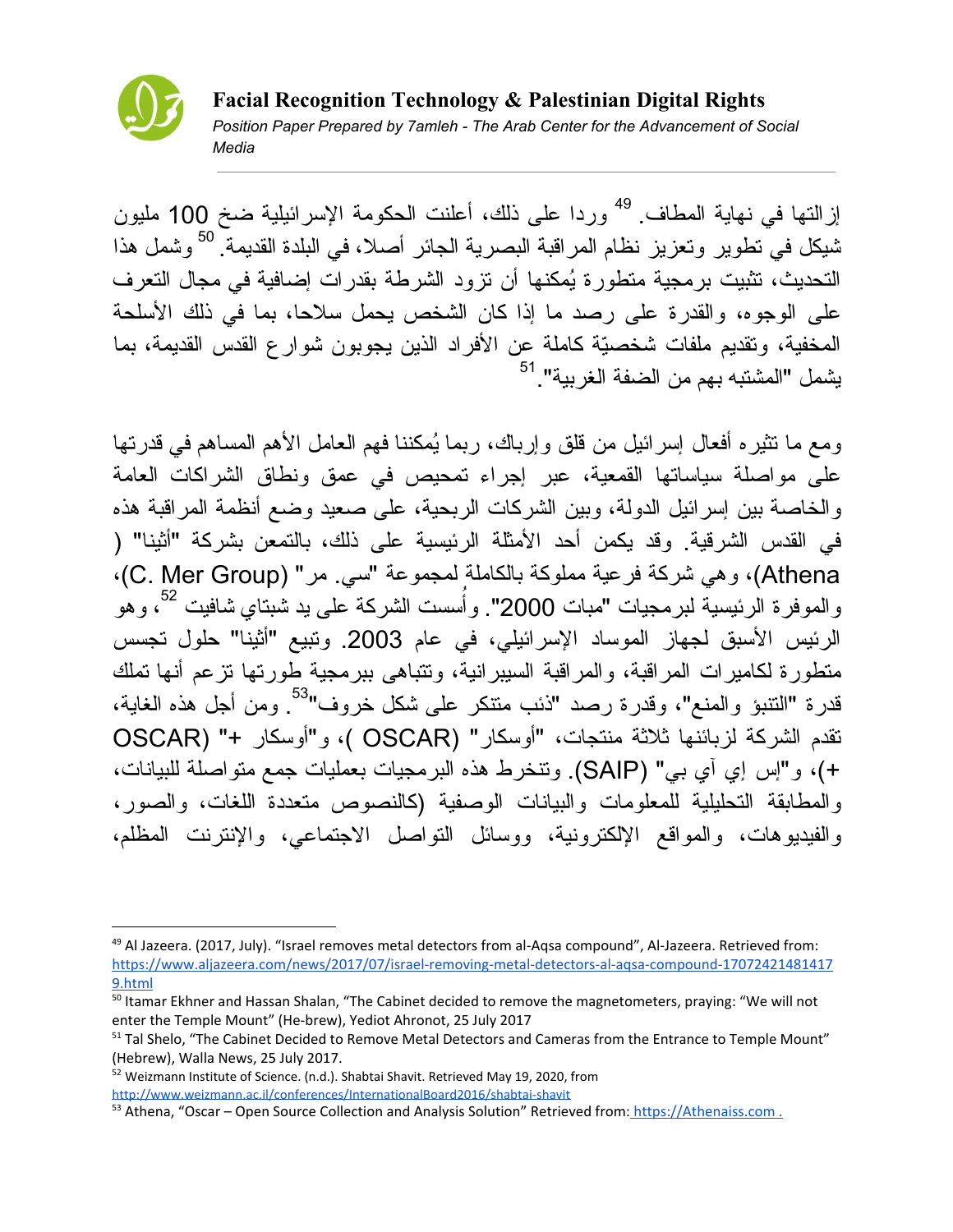

وغیرها)، لتعمل بالتالي على إعداد ملفات شخصیة لأفراد، وعلى "التعرف على الأشخاص محط الاهتمام" . 54

ويمكن العثور على مثال إضافيّ في أنظمة كاميرات المراقبة مغلقة الدائرة التابعة لشركة "إفرون" (Everon(، والتي تتضمن تكنولوجیا التعرف على الوجوه، ومنتشرة في مدینة القدس القديمة، ونتخذ من المستوطنة الإسرائيلية في الجامعة العبرية، مقرا لمها<sub>.</sub> <sup>55</sup>وعبر استخدام تقنیة "أوریوس 3 دي – إیه آي" (AI-D3 Aureus(، التابعة للشركة، والمخصصة للتعرف على الوجوه، یمكن لإسرائیل تحلیل لقطات الفیدیو والصور الثابتة وتسخیر قدرة هذه التقنیة على استخدام التكنولوجیا ثلاثیة الأبعاد والخوارزمیات المتطورة والذكاء المحوسب. 56

"مایكروسوفت" و"أني فیجن" في تموز/ یولیو ،2018 شارك رئیس عملاق التكنولوجیا "مایكروسوفت" (Microsoft(، براد سمیث، وجهات نظر الشركة المتعلقة بالحاجة إلى إرساء لوائح حكومیة وإجراءات مسؤولة على مستوى الصناعة، لمعالجة تكنولوجیا التعرف على الوجوه الآخذة في التطور. ولفت سمیث إلى أن تكنولوجیا التعرف على الوجوه تثیر مسائل جوهریة بما یتعلق بحمایة حقوق الإنسان، مثل الخصوصیة، وحریة التعبیر عن الرأي وغیرها، موضحا أن هذه المسائل تزيد من مسؤولية شركات التكنولوجيا التي تبتكر مثل هذه المنتجات. <sup>57</sup> ومن ثم، أرسى سميث في كانون الأول/ دیسمبر ،2018 ما وصفه بـ"قواعد 'مایكروسوفت' لتقنیات التعرف على الوجوه"، والتي تشتمل على "الإنصاف، والشفافیة، والمساءلة، وعدم التمییز، والإشعار والموافقة والمرَّاقبة القانونية" <sup>58</sup> وفي عام 2019، أطلقت عدة عمالقة تكنولوجيا، بما يشمل "مایكروسوفت"، حملات علاقات عامة تبرز تفوقا أخلاقیا ُمفترضا لتقنیات التعرف على

<https://whoprofits.org/wp-content/uploads/2018/11/surveil-final.pdf>

 $54$  Ibid

<sup>&</sup>lt;sup>55</sup> Big Brother" in Jerusalem's Old City: Israel's Militarized Visual Surveillance System in Occupied East Jerusalem, Who Profits, November 2018, Retrieved from

<sup>&</sup>lt;sup>56</sup> Evron Systems Ltd., "Facial Recognition Software." Retrieved from: [www.evronsystems.co.il](http://www.evronsystems.co.il/)

<sup>&</sup>lt;sup>57</sup> Smith, B. (2018, July 13). Facial recognition technology: The need for public regulation and corporate responsibility. Retrieved from:

[https://blogs.microsoft.com/on-the-issues/2018/07/13/facial-recognition-technology-the-need-for-public-regulati](https://blogs.microsoft.com/on-the-issues/2018/07/13/facial-recognition-technology-the-need-for-public-regulation-and-corporate-responsibility/) [on-and-corporate-responsibility/](https://blogs.microsoft.com/on-the-issues/2018/07/13/facial-recognition-technology-the-need-for-public-regulation-and-corporate-responsibility/)

<sup>&</sup>lt;sup>58</sup> Sauer, R. (2018, December 17). Six principles to guide Microsoft's facial recognition work. Microsoft. Retrieved from

<https://blogs.microsoft.com/on-the-issues/2018/12/17/six-principles-to-guide-microsofts-facial-recognition-work/>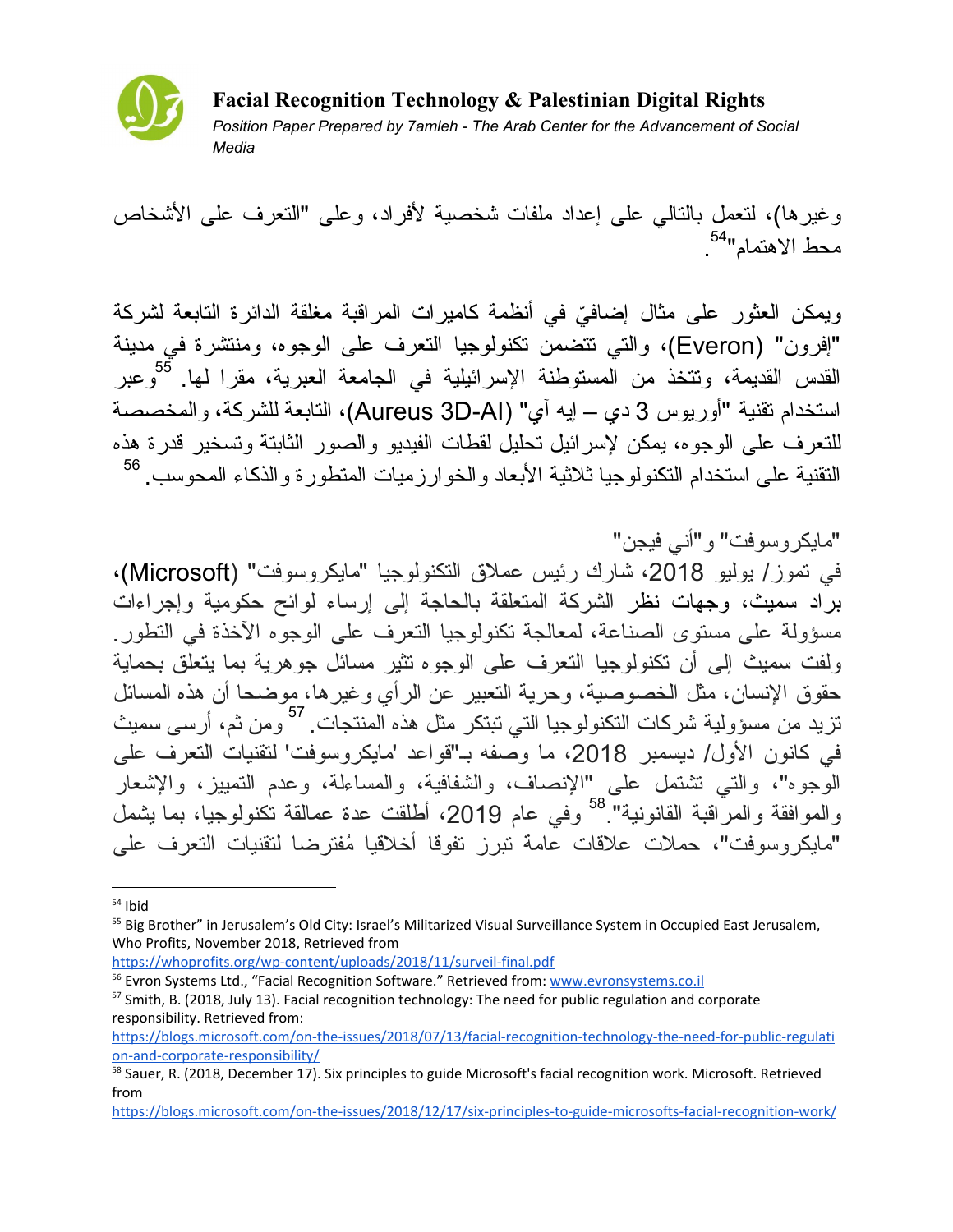

الوجوه خاصتها، ردا على ضغوطات جماهیریة لضمان عدم تطویر هذه التقنیات واستخدامها بما ینتهك حقوق الإنسان.

وبتناقض صارخ مع مبادئها التوجیهیة حول تكنولوجیا التعرف على الوجوه، أعلنت ذراع رأس المال الاستثماري لـ"مایكروسوفت"، "إم 12" (12M(، انضمامها لتمویل مرحلة أولّیة مشترك مع شركات أمیركیة وأوروبیة، یشمل الشركات "لایت سبید فینتشر بارتنرز" ( ،(Robert Bosch) "بوستش روبرت"و ،)LightSpeed Venture Partners و"كوالكوم فنتشرز" (Ventures Qualcomm(، بقیمة 78 ملیون دولار، لشركة "أني فيجن" (ÁnyVision) الإسرائيلية. <sup>59</sup> ونظرا إلى أن "مايكروسوفت" نشرت مبادئها الستة لحوكمة استخداماتها لتكنولوجیا التعرف على الوجوه قبل اتخاذها قرار تمویل "أني فیجن"، فإن تمویلها هذا، ینتهك بشكل خاص، مبدأها السادس الذي ینص على أن: "سندافع (مایكروسوفت) عن ضمانات الحریات الدیمقراطیة للأفراد في سیناریوهات مراقبة لتطبیق القانون، ولن ننشر تكنولوجیا التعرف على الوجوه في السیناریوهات التي نعتقد أنها ستعرض هذه الحريات للخطر ".<sup>60</sup>

و"أني فیجن" هي شركة إسرائیلیة تتخذ من إسرائیل مقرا لها، ولكنها تملك مكاتب في الولایات المتحدة وبریطانیا وسنغافورة. وتبیع نظام برمجیات لـ"المراقبة التكتیكیة المتطورة"، تحت اسم "بیتر تومورو" (Tomorrow Better(، ویعني "غد أفضل"، والذي یتیح لزبائنها التعرف على الأفراد والأغراض في بث مباشر لأي كامیرا، سواء كانت كامیرا مراقبة أو كامیرا هاتف ذكي، ومن ثم تحديد الأهداف أثناء تتقلّها بين بث مباشر ۖ إلى آخر . <sup>61</sup>وما من شك بأن هناك تواصلا وثیقا یمكن رصده، بین "أني فیجن" والحكومة الإسرائیلیة، ناهیك عن أن المسؤول السابق في الموساد، تمیر باردو، یرأس المجلس الاستشاري لـ"أني فیجن"، بینما

[https://www.forbes.com/sites/thomasbrewster/2019/08/01/microsoft-slammed-for-investing-in-israeli-facial-reco](https://www.forbes.com/sites/thomasbrewster/2019/08/01/microsoft-slammed-for-investing-in-israeli-facial-recognition-spying-on-palestinians/#33e978e46cec) [gnition-spying-on-palestinians/#33e978e46cec](https://www.forbes.com/sites/thomasbrewster/2019/08/01/microsoft-slammed-for-investing-in-israeli-facial-recognition-spying-on-palestinians/#33e978e46cec)

<https://www.middleeasteye.net/news/microsoft-set-divest-israeli-facial-recognition-firm-tracking-palestinians>

<sup>&</sup>lt;sup>59</sup> Brewster, T. (2019, August 1). Microsoft Slammed For Investment In Israeli Facial Recognition 'Spying On Palestinians.' Forbes. Retrieved from

<sup>&</sup>lt;sup>60</sup> Microsoft set to divest from Israeli facial recognition firm tracking Palestinians (2020, March 28). Middle East Eye. Retrieved from

 $61$  Salon, O. (2019, October 28). Why did Microsoft fund an Israeli firm that surveils West Bank Palestinians? NBC News. Retrieved from:

[https://www.nbcnews.com/news/all/why-did-microsoft-fund-israeli-firm-surveils-west-bank-palestinians-n107211](https://www.nbcnews.com/news/all/why-did-microsoft-fund-israeli-firm-surveils-west-bank-palestinians-n1072116) [6](https://www.nbcnews.com/news/all/why-did-microsoft-fund-israeli-firm-surveils-west-bank-palestinians-n1072116)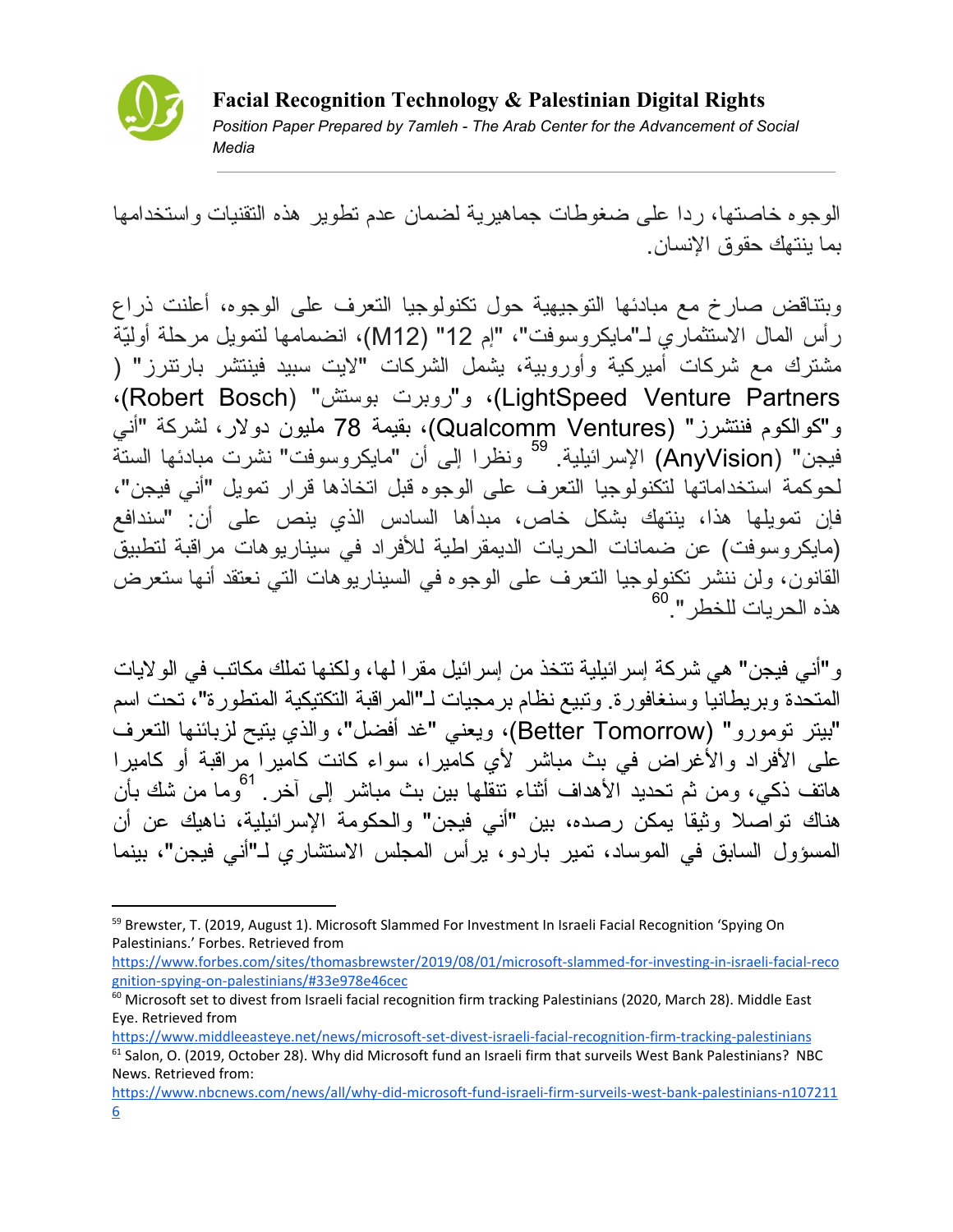

ير أس الشركة، أمير كين، وهو رئيس سابق للقسم الأمني في وز ارة الدفاع. <sup>62</sup> وإضـافة إلـى أن "أني فیجن" یقودها عناصر أمنیون وعسكریون إسرائیلیون سابقون، فإن الشركة حصلت على جائزة الدفاع الإسرائيلية الأولى عام 2018. <sup>63</sup> ورغم أنه لم يعلن عن فوزها علانية بسبب الطبیعة السریة لمشروع المراقبة خاصتها، إلا أن خمسة مصادر مطلعة، أكدت لشبكة "إن بي سي نیوز" (News NBC(، في تشرین الأول/ أكتوبر ،2019 أن "أني فجین" تدعم مشر و ع مر اقبة عسكر ي سر ي في أنحاء الضفة الغربية المحتلة. <sup>04</sup> وقال أحد المصادر 64 جو جل عبوش"، بحیث تشیر كلمة "عیوش" للأراضي الفلسطینیة المحتلة، ُ المشروع ل بینما ُیقصد بـ"جوجل"، قدرة التكنولوجیا على البحث عن الأشخاص أینما وجدوا. علاوة 65 على ذلك، وخلافا لادعاء الشركة بأن البرمجیة تُستخدم بشكل حمید أو سلمي، فإن أحد استعراضات التكنولوجیا تُظهر أن نظام التعرف على الوجوه (الخاص بالشركة) ُیستخدم لتعقب المشتبه بهم في أنحاء القدس الشرقیة المحتلة، كما أن الناشطین رصدوا عشرات الكامير ات "في عمق الصفة الغربية".<sup>66</sup> ويعد هذا التطوير الواضح بقدر ات تعقب الأفر اد دون موافقتهم، بمثابة تجاهل صارخ لحقوقهم الإنسانیة. وتجدر الإشارة إلى أنه على الرغم من الانتقادات والأدلة المتزایدة، تستمر "أني فیجن" بإنكار ضلوعها في تطویر تقنیة التعرف على

[https://www.nbcnews.com/news/all/why-did-microsoft-fund-israeli-firm-surveils-west-bank-palestinians-n107211](https://www.nbcnews.com/news/all/why-did-microsoft-fund-israeli-firm-surveils-west-bank-palestinians-n1072116) [6](https://www.nbcnews.com/news/all/why-did-microsoft-fund-israeli-firm-surveils-west-bank-palestinians-n1072116)

secretly watched West Bank Palestinians. Retrieved from

 $62$  Brewster, T. (2019, August 1). Microsoft Slammed For Investment In Israeli Facial Recognition 'Spying On Palestinians.' Retrieved from

[https://www.forbes.com/sites/thomasbrewster/2019/08/01/microsoft-slammed-for-investing-in-israeli-facial-reco](https://www.forbes.com/sites/thomasbrewster/2019/08/01/microsoft-slammed-for-investing-in-israeli-facial-recognition-spying-on-palestinians/#33e978e46cec) [gnition-spying-on-palestinians/#33e978e46cec](https://www.forbes.com/sites/thomasbrewster/2019/08/01/microsoft-slammed-for-investing-in-israeli-facial-recognition-spying-on-palestinians/#33e978e46cec)

 $63$  Kim, G. (2019, December 12). Microsoft funds facial recognition technology secretly tested on Palestinians throughout the Occupied Territories. Retrieved from

[https://www.alaraby.co.uk/english/Comment/2019/12/19/Microsoft-funds-facial-recognition-technology-secretly](https://www.alaraby.co.uk/english/Comment/2019/12/19/Microsoft-funds-facial-recognition-technology-secretly-tested-on-Palestinians)[tested-on-Palestinians](https://www.alaraby.co.uk/english/Comment/2019/12/19/Microsoft-funds-facial-recognition-technology-secretly-tested-on-Palestinians)

<sup>64</sup> Salon, O. (2019, October 28). Why did Microsoft fund an Israeli firm that surveils West Bank Palestinians?. NBC News. Retrieved from:

[https://www.nbcnews.com/news/all/why-did-microsoft-fund-israeli-firm-surveils-west-bank-palestinians-n107211](https://www.nbcnews.com/news/all/why-did-microsoft-fund-israeli-firm-surveils-west-bank-palestinians-n1072116) [6](https://www.nbcnews.com/news/all/why-did-microsoft-fund-israeli-firm-surveils-west-bank-palestinians-n1072116)

<sup>&</sup>lt;sup>65</sup> Salon, O. (2019, October 28). Why did Microsoft fund an Israeli firm that surveils West Bank Palestinians? NBC News. Retrieved from:

[https://www.nbcnews.com/news/all/why-did-microsoft-fund-israeli-firm-surveils-west-bank-palestinians-n107211](https://www.nbcnews.com/news/all/why-did-microsoft-fund-israeli-firm-surveils-west-bank-palestinians-n1072116) [6](https://www.nbcnews.com/news/all/why-did-microsoft-fund-israeli-firm-surveils-west-bank-palestinians-n1072116)

 $\frac{66}{66}$  Ziv, A. Haaretz. This Facial Recognition Startup is Secretly Tracking Palestinians. (2019, July 15). Retrieved from [https://www.haaretz.com/israel-news/business/.premium-this-israeli-face-recognition-startup-is-secretly-tracking-palestinians-](https://www.haaretz.com/israel-news/business/.premium-this-israeli-face-recognition-startup-is-secretly-tracking-palestinians-1.7500359)[1.7500359](https://www.haaretz.com/israel-news/business/.premium-this-israeli-face-recognition-startup-is-secretly-tracking-palestinians-1.7500359)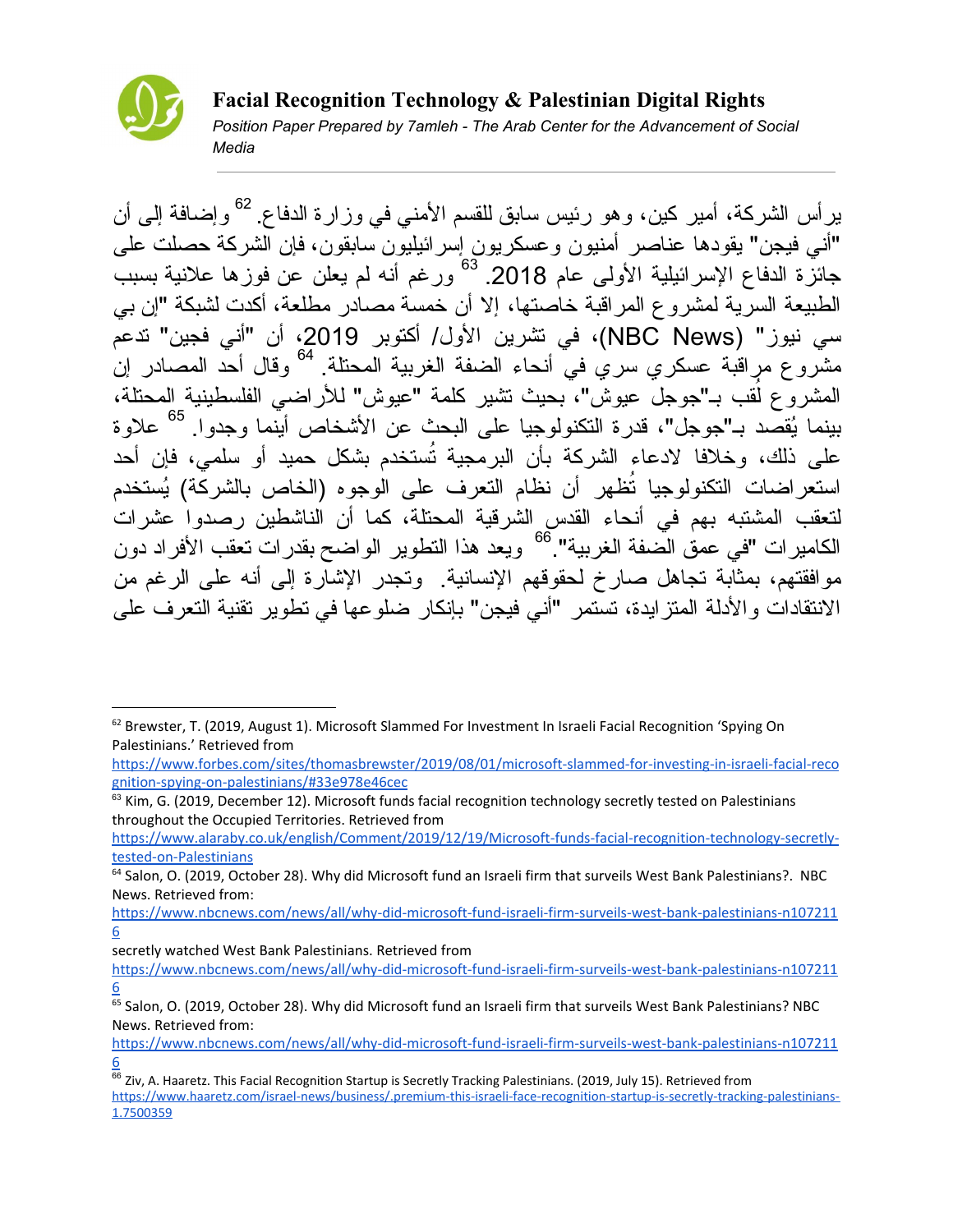

الوجوه الخاصة بها بالتعاون مع إسرائیل، واستخدامها لغرض مراقبة الفلسطینیین في الضفة الغربیة، زاعمة أنها تُستخدم في المعابر الحدودیة الإسرائیلیة وحواجز التفتیش فقط. 67

ونظرا للسجل الحافل بالتعقب لـ"أني فیجن"، یشعر الكثیرون بخیبة أمل من إقدام "مایكروسوفت" على خطة الاستثمار بمؤسسة كهذه. وتعلیقا على هذا الاستثمار، قال مدیر مشروع "التكنولوجیا والحریة" (Project Liberty and Technology(، في "الاتحاد الأمیركي للحریات المدنیة" (ACLU(، شانكار ناریان، إنه "لا یجب أن ُینظر إلى هذا الاستثمار بالذات، على أنه مفاجئة كبرى... فهناك فجوة واضحة بین الأفعال والبلاغیات في حالة معظم شركات التكنولوجیا الكبرى، وخاصة 'مایكروسوفت'". ولیس غریبا أن هذا 68 الاستثمار قد أدى إلى غضب عام من قبل الناشطین والجهات الفاعلة في المجتمع المدني، والذین أشاروا إلى أدلة توضح أن "أني فیجن" تلقي ببرمجیتها للمساعدة في فرض الاحتلال العسكري الإسرائیلي. وبرغم الجهود العالمیة المنسقة التي ساقتها عدة منظمات في 69 المجتمع المدني،<sup>70</sup> والتي شملت تعبئة عرائض عامة، لم نتخذ شركة "مايكروسوفت" قرار التحقیق بما إذا كان استخدام تقنیة التعرف على الوجوه التي طورتها "أني فیجن"، یمتثل لأخلاقياتها ومبادئها،<sup>71</sup> إلا في تشرين الأول/ أكتوبر 2019، وذلك في أعقاب إعداد شبكة "إن بي سي نيوز " لنقرير استقصـاًئي نتـاول القضـيـة. <sup>72</sup>

[https://www.forbes.com/sites/thomasbrewster/2019/08/01/microsoft-slammed-for-investing-in-israeli-facial-reco](https://www.forbes.com/sites/thomasbrewster/2019/08/01/microsoft-slammed-for-investing-in-israeli-facial-recognition-spying-on-palestinians/#33e978e46cec) [gnition-spying-on-palestinians/#33e978e46cec](https://www.forbes.com/sites/thomasbrewster/2019/08/01/microsoft-slammed-for-investing-in-israeli-facial-recognition-spying-on-palestinians/#33e978e46cec)

<sup>&</sup>lt;sup>67</sup> Al-Arabiya. (2019, November 16). Microsoft to probe Israeli facial recognition company accused of 'unethically' tracking Palestinians. Retrieved from:

[https://www.alaraby.co.uk/english/news/2019/11/16/microsoft-probes-israeli-facial-recognition-accused-of-tracki](https://www.alaraby.co.uk/english/news/2019/11/16/microsoft-probes-israeli-facial-recognition-accused-of-tracking-palestinians) [ng-palestinians](https://www.alaraby.co.uk/english/news/2019/11/16/microsoft-probes-israeli-facial-recognition-accused-of-tracking-palestinians)

<sup>&</sup>lt;sup>68</sup> Brewster, T. (2019, August 1). Microsoft Slammed For Investment In Israeli Facial Recognition 'Spying On Palestinians.' Forbes. Retrieved from:

 $69$  Jewish Voice for Peace. (2019) Retrieved from: https://dropanyvision.org

 $70$  Kim, G. (2019, December 12). Microsoft funds facial recognition technology secretly tested on Palestinians throughout the Occupied Territories. Al Arabiya. Retrieved from

[https://www.alaraby.co.uk/english/Comment/2019/12/19/Microsoft-funds-facial-recognition-technology-secretly](https://www.alaraby.co.uk/english/Comment/2019/12/19/Microsoft-funds-facial-recognition-technology-secretly-tested-on-Palestinians)[tested-on-Palestinians](https://www.alaraby.co.uk/english/Comment/2019/12/19/Microsoft-funds-facial-recognition-technology-secretly-tested-on-Palestinians)

 $71$  Dastin, J. (2019, November 16). Microsoft to probe work of Israeli facial recognition startup it funded. Reuters. Retrieved from:

[https://www.reuters.com/article/us-microsoft-AnyVision/microsoft-to-probe-work-of-israeli-facial-recognition-sta](https://www.reuters.com/article/us-microsoft-anyvision/microsoft-to-probe-work-of-israeli-facial-recognition-startup-it-funded-idUSKBN1XQ03M) [rtup-it-funded-idUSKBN1XQ03M](https://www.reuters.com/article/us-microsoft-anyvision/microsoft-to-probe-work-of-israeli-facial-recognition-startup-it-funded-idUSKBN1XQ03M)

 $72$  Solon, O. (2019, October 26). Why did Microsoft fund an Israeli firm that surveils West Bank citizens? NBC News. Retrieved from:

[https://www.nbcnews.com/news/all/why-did-microsoft-fund-israeli-firm-surveils-west-bank-palestinians-n107211](https://www.nbcnews.com/news/all/why-did-microsoft-fund-israeli-firm-surveils-west-bank-palestinians-n1072116) [6](https://www.nbcnews.com/news/all/why-did-microsoft-fund-israeli-firm-surveils-west-bank-palestinians-n1072116)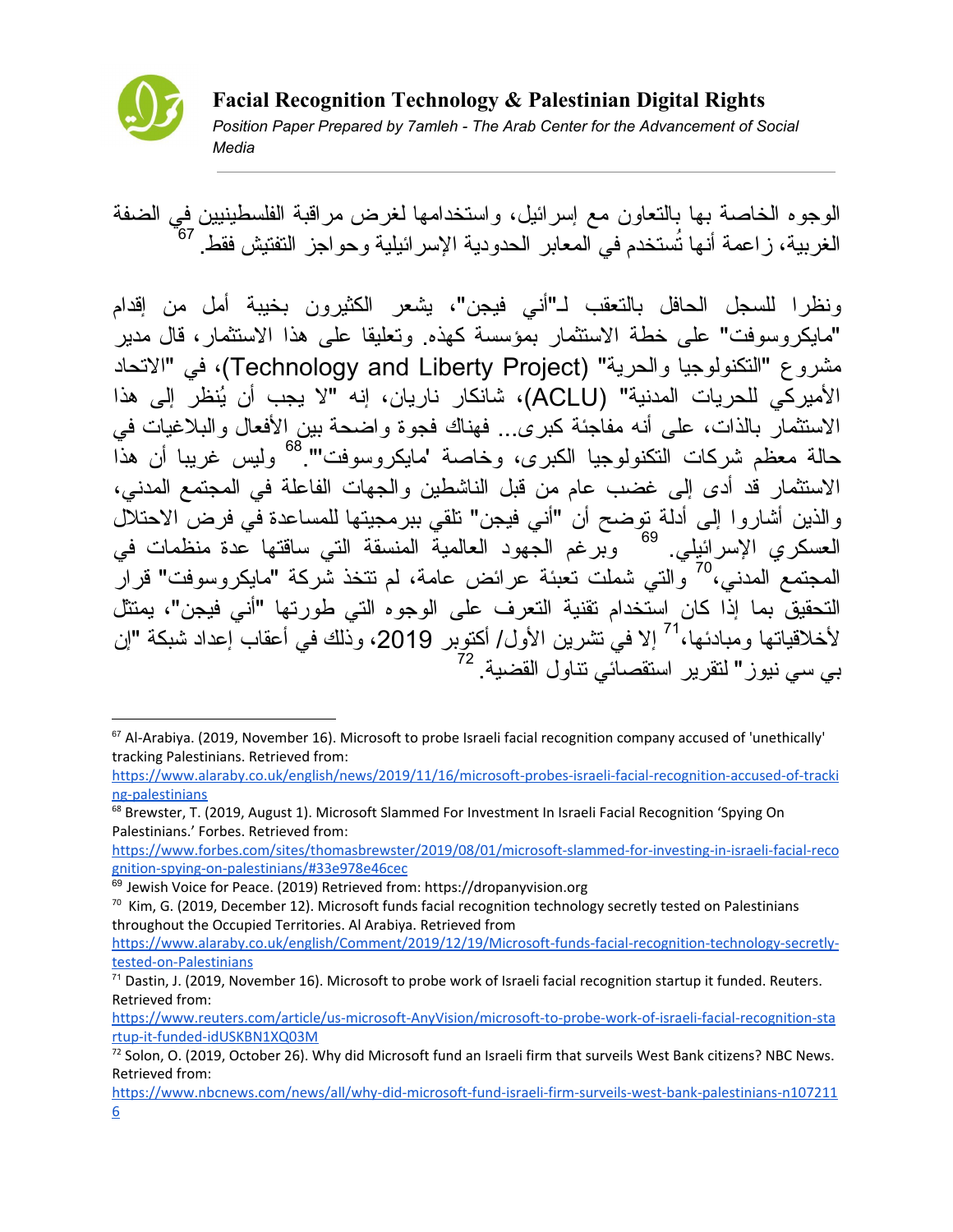

وفي أواخر عام 2019، وبعد أن تعاملت "مایكروسوفت" مع الاتهامات بجدیة، استعانت الشركة بإریك هولدر وفریقه من شركة "كوفینغتون آند برلینغ" (Burling & Covington ) العالمیة للمحاماة، لإجراء تدقیق في شركة "أني فیجن" حول تقنیة التعرف على الوجوه، لتحدید ما إذا كانت تمتثل لمبادئ "مایكروسوفت" الأخلاقیة حول الطرق المسموحة لاستخدامات تقنيات المراقبة البيومترية. <sup>73</sup> وفي تلك الفترة، صرح متحدث باسم "مايكروسوفت" أنه "إذا ما وجدنا أي انتهاك لمبادئناً، فسننهي علاقتنا فوراً".<sup>74</sup> وردا على ا كدت امتثالها لیس فقط وفقً ُ التدقیق، قالت "أني فیجن" ببیان: "لقد فُحصت جمیع منشآتنا وأ للمبادئ الأخلاقیة لـ'مایكروسوفت'، ولكن أیضًا لسیرورة الموافقة الداخلیة الصارمة الخاصة بنا". 75

وفي آذار/ مارس 2020، أصدرت "مايكروسوفت" و"أني فيجن" بيانا مشتركا أعلنتا فيه: "بعد دراسة متأنیة، اتفقت كل من 'مایكروسوفت' و'أني فیجن' على أنه من مصلحة الشركتین أن تقوم 'مايكروسوفت' بسحب حصنها في 'أني فيجن'''. <sup>76</sup> وتجدر الإشار ة إلى أن نتائج التدقيق لم تجد أدلة تدعم الاتهامات بأن "أني فیجن" تشغل برنامج مراقبة جماعیة في الضفة الغربیة، وتوصلت لاستنتاج مفاده أن الشركة لم تنتهك مبادئ تقنیات التعرف على الوجوه. ورغم التبعات الإیجابیة للتدقیق، یشیر كثیرون إلى حقیقة أن معظم معلومات المشروع المتعلقة بعمل "أني فیجن"، ُصنفت على أنها مرتبطة بالأمن القومي الإسرائیلي، ولذا لم یكن متاحا لتدقیق هولدر وفریقه. ولكن "أني فیجن" أقرت بأن تقنیاتها استُخدمت في الحواجز الحدودیة بین

 $^{73}$  Solon, O. (2019, November 16). Microsoft hires Eric Holder to audit AnyVision overuse of facial recognition on Palestinians According to five sources, AnyVision's technology has powered a secret military surveillance project that has monitored Palestinians in the West Bank. Retrieved from

[https://www.nbcnews.com/tech/security/microsoft-hires-eric-holder-audit-AnyVision-over-use-facial-recognition](https://www.nbcnews.com/tech/security/microsoft-hires-eric-holder-audit-anyvision-over-use-facial-recognition-n1083911)[n1083911](https://www.nbcnews.com/tech/security/microsoft-hires-eric-holder-audit-anyvision-over-use-facial-recognition-n1083911)

<sup>74</sup> Solon, O. NBC News. Why did Microsoft fund an Israeli firm that surveils West Bank citizens? (2019, October 26). Retrieved from

<https://www.nbcnews.com/news/all/why-did-microsoft-fund-israeli-firm-surveils-west-bank-palestinians-n1072116> <sup>75</sup> Ibid

<sup>&</sup>lt;sup>76</sup> Joint Statement by Microsoft & AnyVision – AnyVision Audit. (2020, March 27). Retrieved from [https://m12.vc/news/joint-statement-by-microsoft-AnyVision-AnyVision-audit/](https://m12.vc/news/joint-statement-by-microsoft-anyvision-anyvision-audit/)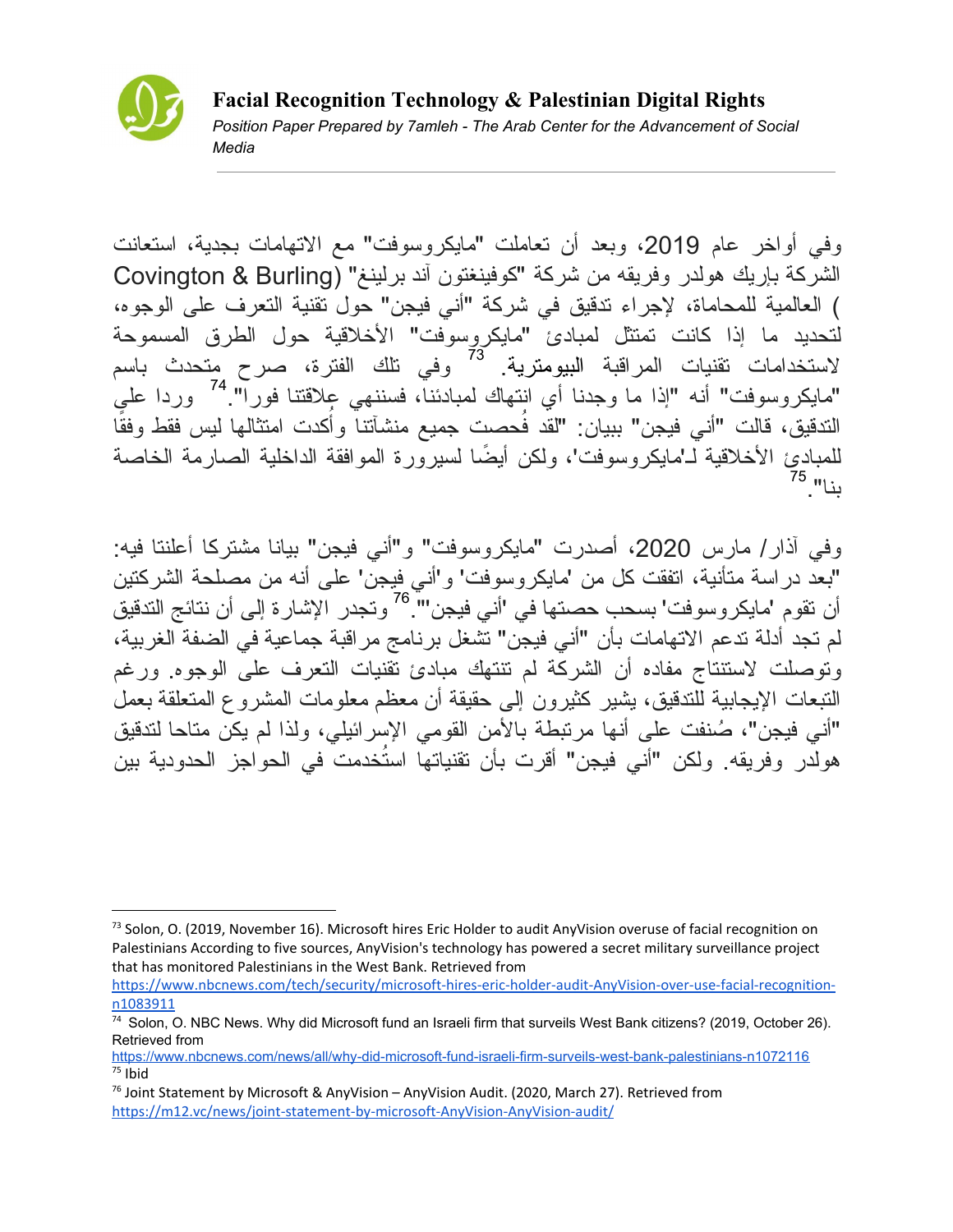

إسرائيل والضفة الغربية<sub>.</sub> <sup>77</sup> ومع هذا، قالت "مايكروسوفت" إنها قررت الانسحاب الكامل من الاستثمار في الشركات الناشئة المختصة بتطویر تقنیات التعرف على الوجوه، نتیجة للتحقیق.

وقالت "مایكروسوفت" و"أني فیجن" في بیانهما المشترك أیضا، والذي نُشر على موقع "إم 12" الإلكتروني: "بالنسبة لـ'مایكروسوفت'، لقد عززت عملیة التدقیق التحدیات التي تواجهها كإحدى المستثمرین القلائل في شركة تبیع تكنولوجیا حساسة، إذ لا تسمح مثل هذه الاستثمارات عادة، بمستوى الإشراف أو التحكم الذي تمارسه 'مایكروسوفت' على استخدامات تقنیاتها". ولكن هذا لا یتطرق إلى التطویر الداخلي لبرامج التعرف على الوجوه في 78 "مایكروسوفت".

توصیات

## إسرائیل

- .1 یجب على إسرائیل أن تفي بالتزاماتها بموجب القانون الدولي الإنساني والتزامها بحمایة حقوق الإنسان على النحو المحدد في الإعلان العالمي لحقوق الإنسان. یجب على إسرائیل إزالة جمیع الكامیرات من القدس الشرقیة والضفة الغربیة وغزة.
- .2 یجب على إسرائیل التوقف عن جمع، أو تخزین، أو نقل أي بیانات خاصة بالفلسطینیین، وأن تحترم الحق في الخصوصیة كما منصوص علیه في المادة 17 من العهد الدولي الخاص بالحقوق المدنیة والسیاسیة.
- لا یجوز تعریض أي أحد لتدخل تعسفي أو غیر قانوني في خصوصیته أو أسرته أو مسكنه أو مراسلاته، وألّا بنم تعریضه لمجمات غیر مشروعة على شرفه وسمعته. ولكل شخص الحق في حمایة قانونیة من مثل هذا التدخل أو الاعتداءات".
- .3 یجب على إسرائیل أن تمتثل لتوصیات المقرر الخاص للأمم المتحدة المعني بحریة التعبیر والرأي والتوقف فورا عن تصدیر جمیع تقنیات المراقبة إلى أن تُطبق الضمانات واللوائح الدولیة.

<sup>77</sup> Microsoft Divests from AnyVision After Audit into Alleged Mass Surveillance Program. (2020, March 31). Retrieved from

[https://findbiometrics.com/microsoft-divests-AnyVision-following-audit-into-alleged-mass-surveillance-program-0](https://findbiometrics.com/microsoft-divests-anyvision-following-audit-into-alleged-mass-surveillance-program-033104/) [33104/](https://findbiometrics.com/microsoft-divests-anyvision-following-audit-into-alleged-mass-surveillance-program-033104/)

 $^{78}$  Microsoft to divest AnyVision stake, end face recognition investing. (2020, March 30). IT News. Retrieved from: [https://www.itnews.com.au/news/microsoft-to-divest-AnyVision-stake-end-face-recognition-investing-540033](https://www.itnews.com.au/news/microsoft-to-divest-anyvision-stake-end-face-recognition-investing-540033)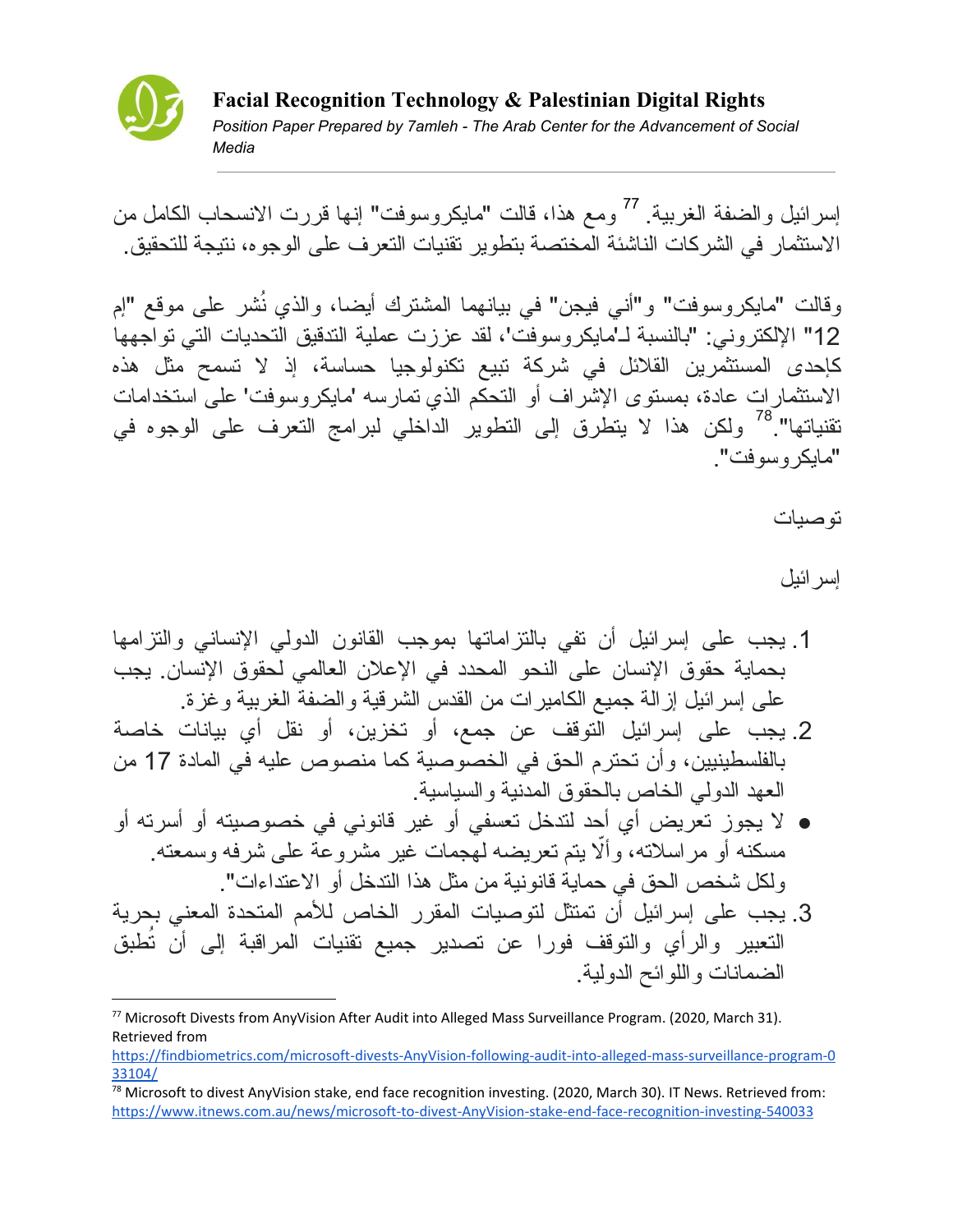

- .4 یجب على إسرائیل أن تجري عملیات تدقیق حول مدى التزام شركات تكنولوجیا المراقبة بحقوق الإنسان، وأن تضمن أن تكنولوجیتها لا تنتهك حقوق الإنسان".
- .5 یجب على إسرائیل أن تلغي تراخیص التصدیر لأي شركات ُیعرف عنها أنها تنتهك حقوق الإنسان.
- .6 یجب على إسرائیل أن تزید شفافیتها حول العلاقات بین الشركات العسكریة وشركات التكنولوجیا، لا سیما بما یتعلق بكیفیة استخدام تقنیاتها بشكل غیر قانوني في الأراضي المحتلة أو في استهداف الفلسطینیین.
- 7. یجب علی إسر ائیل أن تسنّ القوانین لحمایة الخصوصیة وحقوق الإنسان من سوء استخدام تكنولوجیا المراقبة هذه، وهذا یحتاج أیضا إلى أن یكون مدعوما بالمحاكم ولا یمكن استخدام التشدید على الأمن لتبریر مثل هذه الانتهاكات الجسیمة لحقوق الإنسان.

دول الطرف الثالث

یجب على الدول المختلفة اتخاذ إجراءات عینیة لضمان الحمایة القانونیة من مثل هذا الندخل حيثما وجد وفقًا للمادة 17 (الحق في الخصوصية) من العهد الدولي الخاص بالحقوق المدنیة والسیاسیة.

- .1 یجب على الدولة التي تشتري تقنیات المراقبة أن تتخذ إجراءات لضمان استخدامها بما یتماشى مع القانون الدولي لحقوق الإنسان. وهذا یشمل تعزیز القوانین الوطنیة التي تحد من المراقبة، وإنشاء آلیات عامة للموافقة على تقنیات المراقبة والإشراف علیها، وضمان منح ضحایا الانتهاكات أدوات قانونیة محلیة للتعویض.
- .2 یجب على الدولة التي تصدر التراخیص لتصدیر تقنیات المراقبة أن تطلب إسهامات عامة، وأن تجري مشاورات وأن تضمن الشفافیة في الترخیص. ویجب على الدولة التي لم تفعل ذلك بعد أن تنضم إلى اتفاقیة "واسینار" (Wassenaar Arrangement(، والتي بدورها یجب أن ترسي إطارا لمراجعة حقوقیة للشركات لضمان امتثالها للمبادئ التوجیهیة للأمم المتحدة.
- .3 یجب أن تطالب الدولة بأنه عندما توفر شركة ما، تقنیات أو معدات مراقبة جماعیة لدول، دون ضمانات كافیة، أو في حالة استخدام المعلومات بطریقة أخرى تنتهك حقوق الإنسان، فإن هذه الشركة تخاطر بالتواطؤ في انتهاكات حقوق الإنسان أو المشاركة فیها.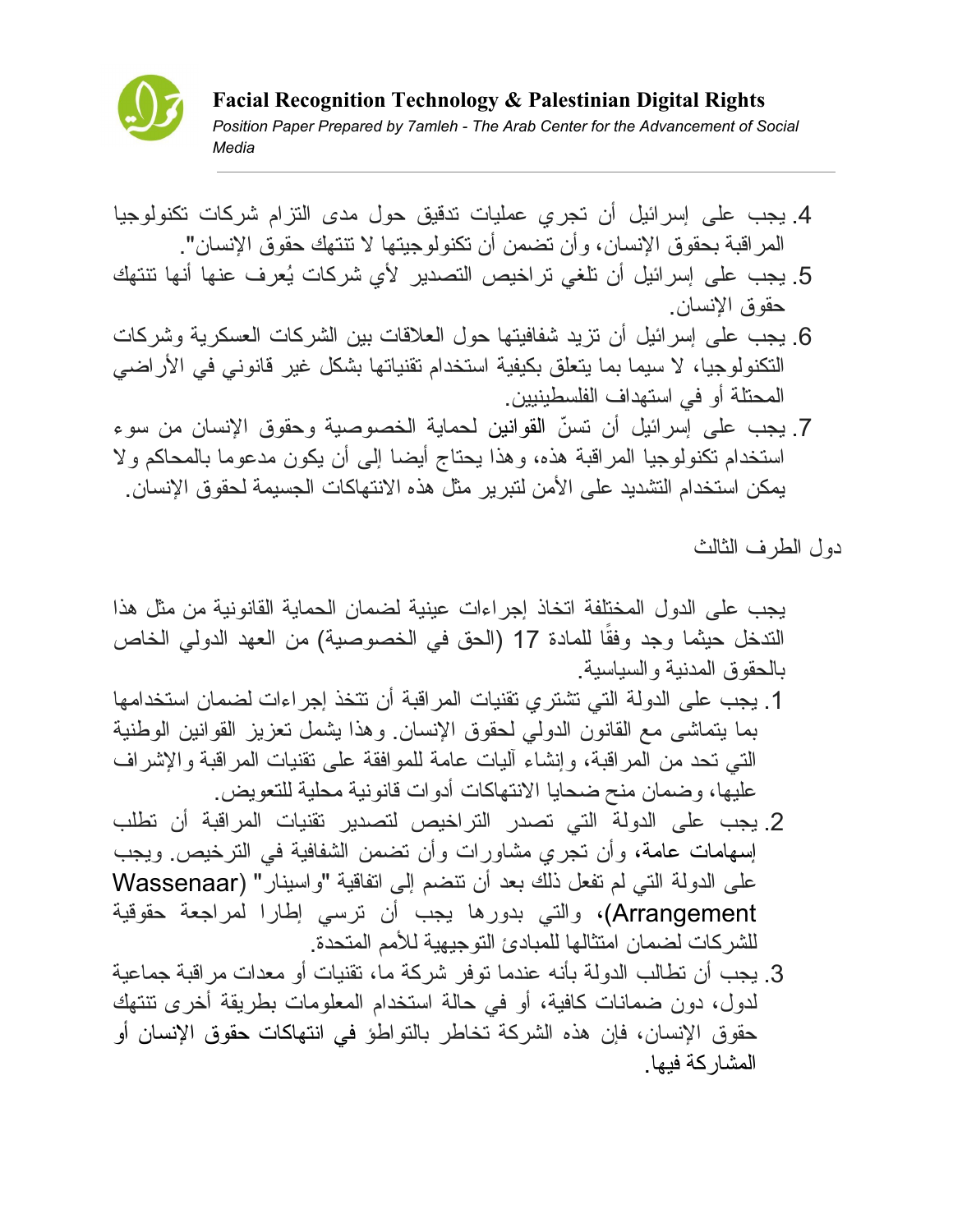

- .4 یجب على الدول ألا تستخدم تدابیر المراقبة التي تتدخل بشكل تعسفي أو غیر ا قانوني في خصوصیة الفرد أو أسرته أو منزله أو مراسلاته لأن هذا یعد انتهاكً للمادة 17 (الحق في الخصوصیة) من العهد الدولي الخاص بالحقوق المدنیة و السياسية<sub>-</sub> <sup>79</sup>
- في حالة وجود هدف مشروع، ووجود ضمانات مناسبة، قد ُیسمح لدولة ما بالقیام بمراقبة تطفلیة تماما؛ ومع ذلك، فإن المسؤولیة تقع على عاتق الحكومة لتثبت أن التدخل ضروري ومتناسب مع المخاطر المحددة التي تتم معالجتها. 80
- وبالتالي یمكن اعتبار برامج المراقبة الجماعیة أو "الضخمة" تعسفیة، حتى إذا كانت تخدم هدفا مشروعا وتم اعتمادها على أساس نظام قانوني متاح. وبعبارة أخرى، لن یكون كافیا أن یتم استهداف التدابیر للعثور على إبر معینة في كومة القش؛ التدبیر المناسب هو تأثیر التدابیر على كومة القش، نسبة إلى الضرر المهّدد؛ وهي ما إذا كان التدبیر ضرورًیا ومتناسًبا. 81

یجب تطبیق مبادئ شركة التكنولوجیا على استخدام/ دعم تطویر تكنولوجیا المراقبة الجماعیة. لذا یوصى بأن یتم اعتبار حالة "مایكروسوفت" كمثال جید على وضع المعاییر ومساءلة الشركاء تجاه هذه المبادئ. ومع ذلك، من المهم إدراك أن النتیجة التي أفضت إلیها قضیة "أني فیجن"، ارتبطت بشكل مباشر بعمل ناشطي الحقوق الرقمیة والمدافعین عن حقوق الإنسان والصحافیین الذین یمارسون الضغط.

.1 تحتاج شركات التكنولوجیا إلى دعم تطویر مبادرات التنظیم المشترك التي تضع معاییر قائمة على الحقوق لتقنیات المراقبة وتنفذ هذه المعاییر من خلال عملیات المراجعة المستقلة ومبادرات التعلم وسن السیاسات. .2 یجب أن یضمن قیاس احتیاجات المراقبة والإشراف العنایة الواجبة بحقوق الإنسان. ویجب تحدید المخرجات التي قد تنطوي على أضرار محتملة للحقوق واتخاذ إجراءات فعالة لمنع وإدارة الأضرار بالإضافة إلى تتبع الاستجابات.

<sup>&</sup>lt;sup>79</sup> General comment No.16 on Article 17 of the ICCPR. Retrieved from: <https://www.refworld.org/docid/453883f922.html>

<sup>80</sup> Article (19), "*NECESSARY & PROPORTIONATE International (Principles on the Application of Human Rights Law to Communications Surveillance).*" OHCHR, May 2014 Retrieved from:

[https://www.ohchr.org/Documents/Issues/RuleOfLaw/PCVE/Article\\_19.pdf](https://www.ohchr.org/Documents/Issues/RuleOfLaw/PCVE/Article_19.pdf)

<sup>&</sup>lt;sup>81</sup> Special Rapporteur on the promotion and protection of the right to freedom of opinion and expression. (2014, March). Retrieved from <https://www.ohchr.org/en/issues/freedomopinion/pages/opinionindex.aspx>